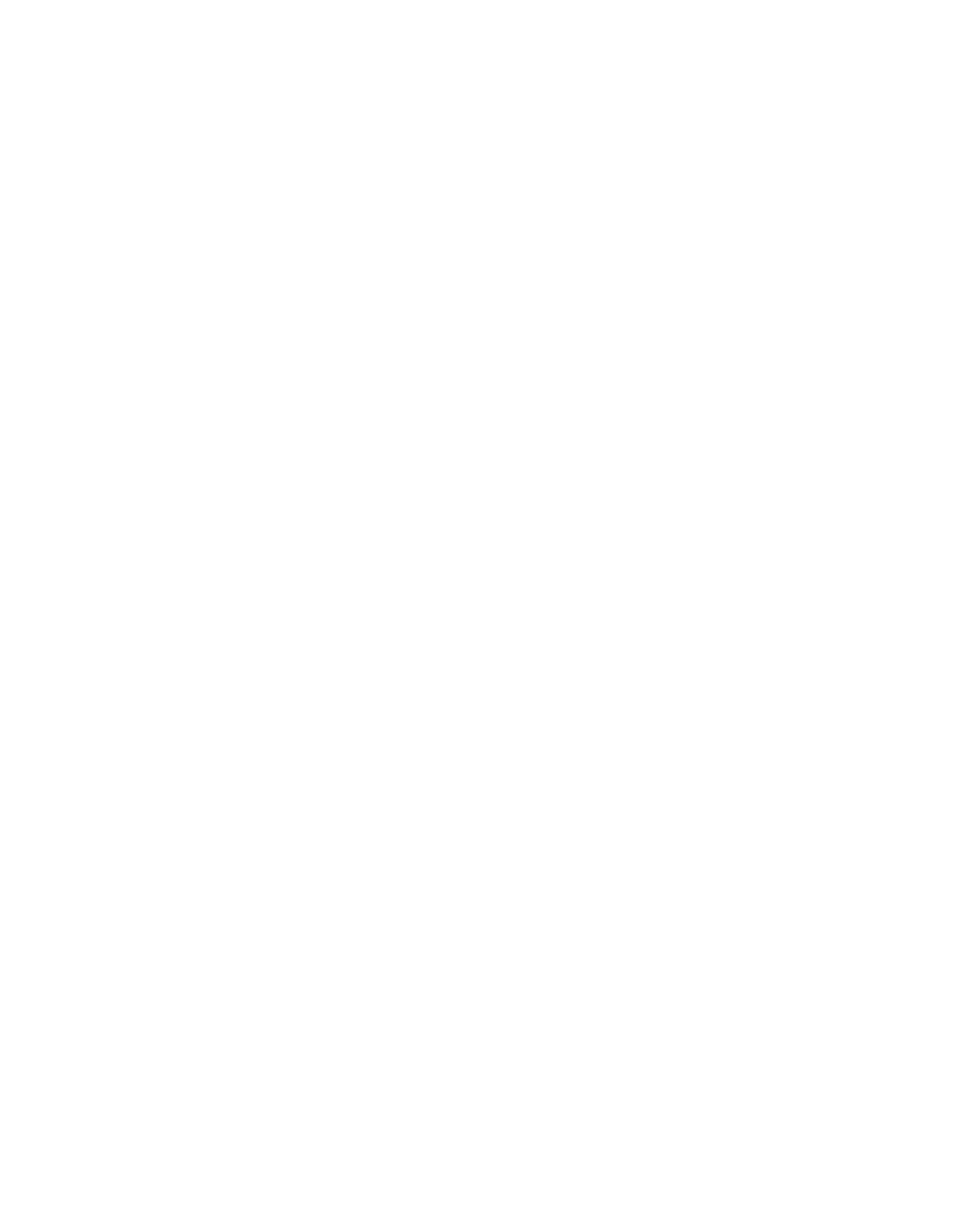The first series of choices are offers of money at different dates. Choice A is always closer to the present than Choice B.

Choice B is always *one month* later than choice A.

If one of these decisions is picked with your random draw at the end of today's session, the money will be paid to you by cheque on the promised date.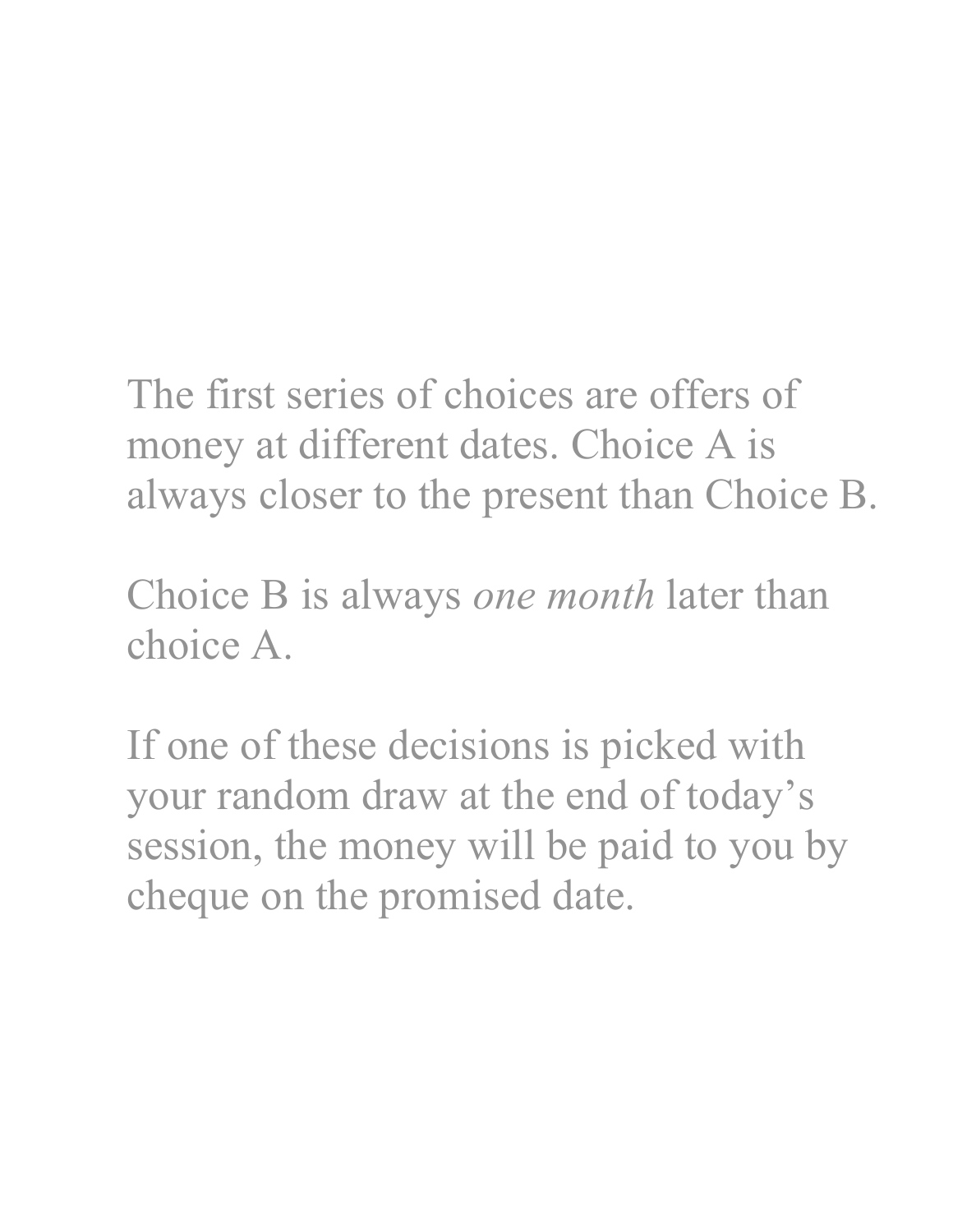|            | CHOICE A<br>\$75 Tomorrow | <b>CHOICE</b> I<br>\$\$ One month from tomorrow                                                                                     |
|------------|---------------------------|-------------------------------------------------------------------------------------------------------------------------------------|
|            |                           |                                                                                                                                     |
| Decision 1 | \$75 Tomorrow             | \$75.31 One month from tomorrow<br>The additional \$0.31 represents the money<br>you would have earned in a savings account         |
|            |                           | for one month at 5% annual interest.                                                                                                |
| Decision 2 | \$75 Tomorrow             | \$75.63 One month from tomorrow                                                                                                     |
|            |                           | The additional \$0.63 represents the money<br>you would have earned in a savings account<br>for one month at 10% annual interest.   |
| Decision 3 | \$75 Tomorrow             | \$76.25 One month from tomorrow                                                                                                     |
|            |                           | The additional \$1.25 represents the money<br>you would have earned in a savings account<br>for one month at 20% annual interest.   |
| Decision 4 | \$75 Tomorrow             | \$78.13 One month from tomorrow                                                                                                     |
|            |                           | The additional \$3.13 represents the money<br>you would have earned in a savings account<br>for one month at 50% annual interest.   |
| Decision 5 | $J$ \$75 Tomorrow         | $\Box$ \$81.25 One month from tomorrow                                                                                              |
|            |                           | The additional \$6.25 represents the money<br>you would have earned in a savings account<br>for one month at 100% annual interest.  |
| Decision 6 | \$75 Tomorrow             | \$87.50 One month from tomorrow                                                                                                     |
|            |                           | The additional \$12.50 represents the money<br>you would have earned in a savings account<br>for one month at 200% annual interest. |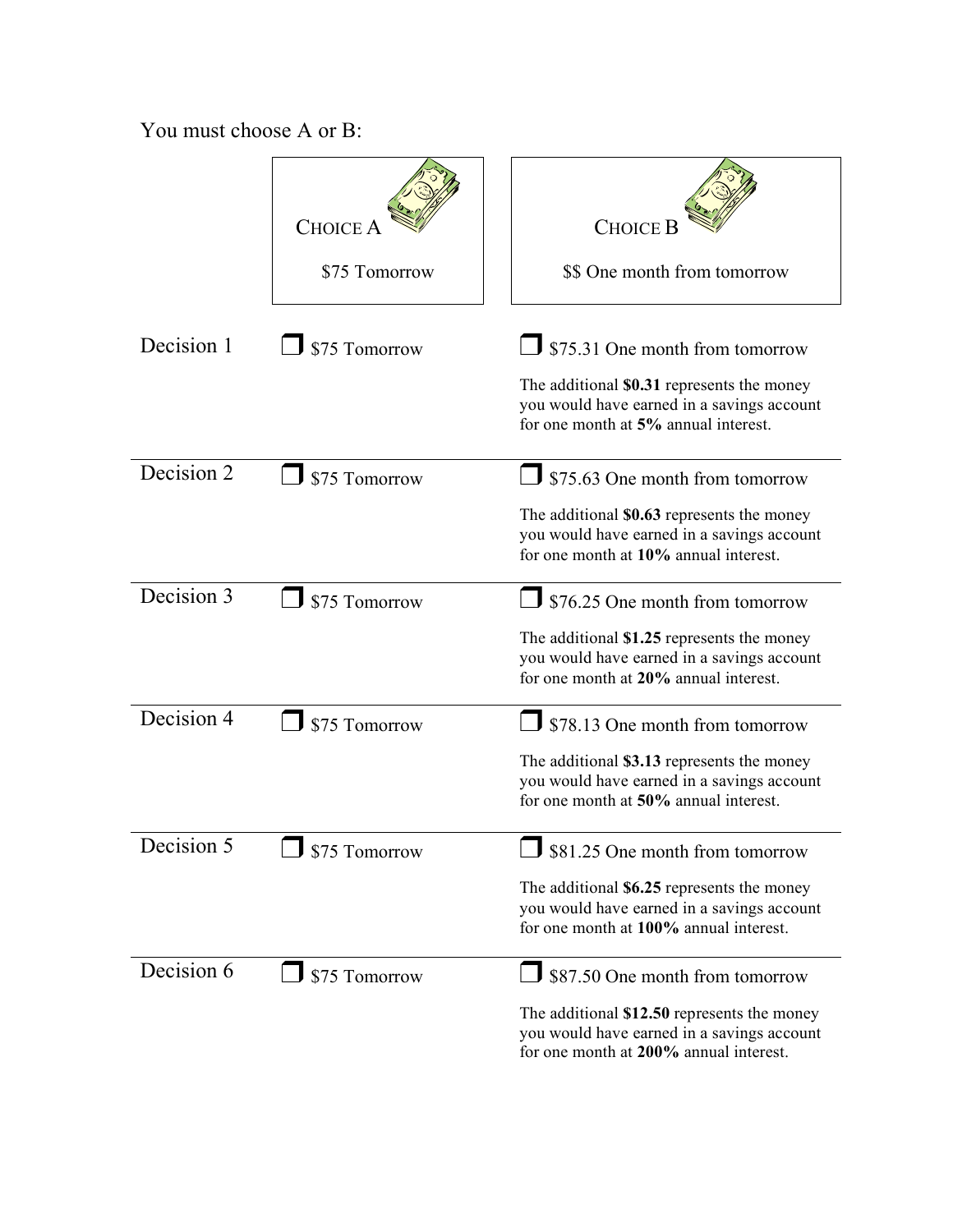|             | CHOICE<br>\$75 One week from<br>today | <b>CHOICE</b> I<br>\$\$ One week and one month from today                                                                                                                      |
|-------------|---------------------------------------|--------------------------------------------------------------------------------------------------------------------------------------------------------------------------------|
| Decision 7  | \$75 in one week                      | <b>J</b> \$75.31 in one week and one month<br>The additional \$0.31 represents the money<br>you would have earned in a savings account<br>for one month at 5% annual interest. |
| Decision 8  | \$75 in one week                      | \$75.63 in one week and one month<br>The additional \$0.63 represents the money<br>you would have earned in a savings account<br>for one month at 10% annual interest.         |
| Decision 9  | \$75 in one week                      | \$76.25 in one week and one month<br>The additional \$1.25 represents the money<br>you would have earned in a savings account<br>for one month at 20% annual interest.         |
| Decision 10 | \$75 in one week                      | \$78.13 in one week and one month<br>The additional \$3.13 represents the money<br>you would have earned in a savings account<br>for one month at 50% annual interest.         |
| Decision 11 | \$75 in one week                      | \$81.25 in one week and one month<br>The additional \$6.25 represents the money<br>you would have earned in a savings account<br>for one month at 100% annual interest.        |
| Decision 12 | \$75 in one week                      | \$87.50 in one week and one month<br>The additional \$12.50 represents the money<br>you would have earned in a savings account<br>for one month at 200% annual interest.       |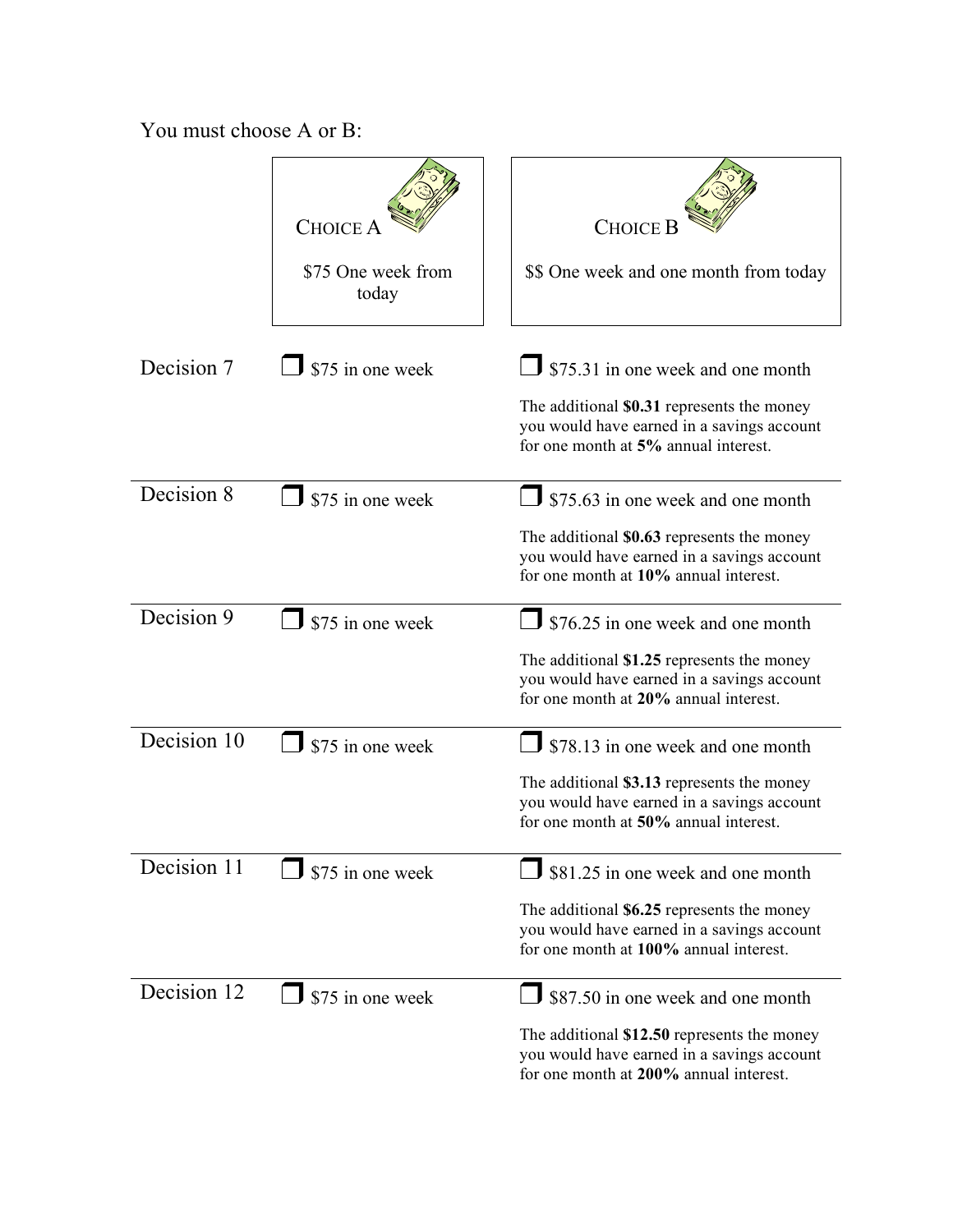|             | CHOICE<br>\$75 One month from<br>today | <b>CHOICE</b> I<br>\$\$ Two months from today                                                                                                                                    |
|-------------|----------------------------------------|----------------------------------------------------------------------------------------------------------------------------------------------------------------------------------|
| Decision 13 | \$75 One month from<br>today           | $\frac{1}{2}$ \$75.31 Two months from today<br>The additional \$0.31 represents the money<br>you would have earned in a savings account<br>for one month at 5% annual interest.  |
| Decision 14 | \$75 One month from<br>today           | $\frac{1}{2}$ \$75.63 Two months from today<br>The additional \$0.63 represents the money<br>you would have earned in a savings account<br>for one month at 10% annual interest. |
| Decision 15 | $\int$ \$75 One month from<br>today    | $\frac{1}{2}$ \$76.25 Two months from today<br>The additional \$1.25 represents the money<br>you would have earned in a savings account<br>for one month at 20% annual interest. |
| Decision 16 | \$75 One month from<br>today           | \$78.13 Two months from today<br>The additional \$3.13 represents the money<br>you would have earned in a savings account<br>for one month at 50% annual interest.               |
| Decision 17 | \$75 One month from<br>today           | \$81.25 Two months from today<br>The additional \$6.25 represents the money<br>you would have earned in a savings account<br>for one month at 100% annual interest.              |
| Decision 18 | \$75 One month from<br>today           | \$87.50 Two months from today<br>The additional \$12.50 represents the money<br>you would have earned in a savings account<br>for one month at 200% annual interest.             |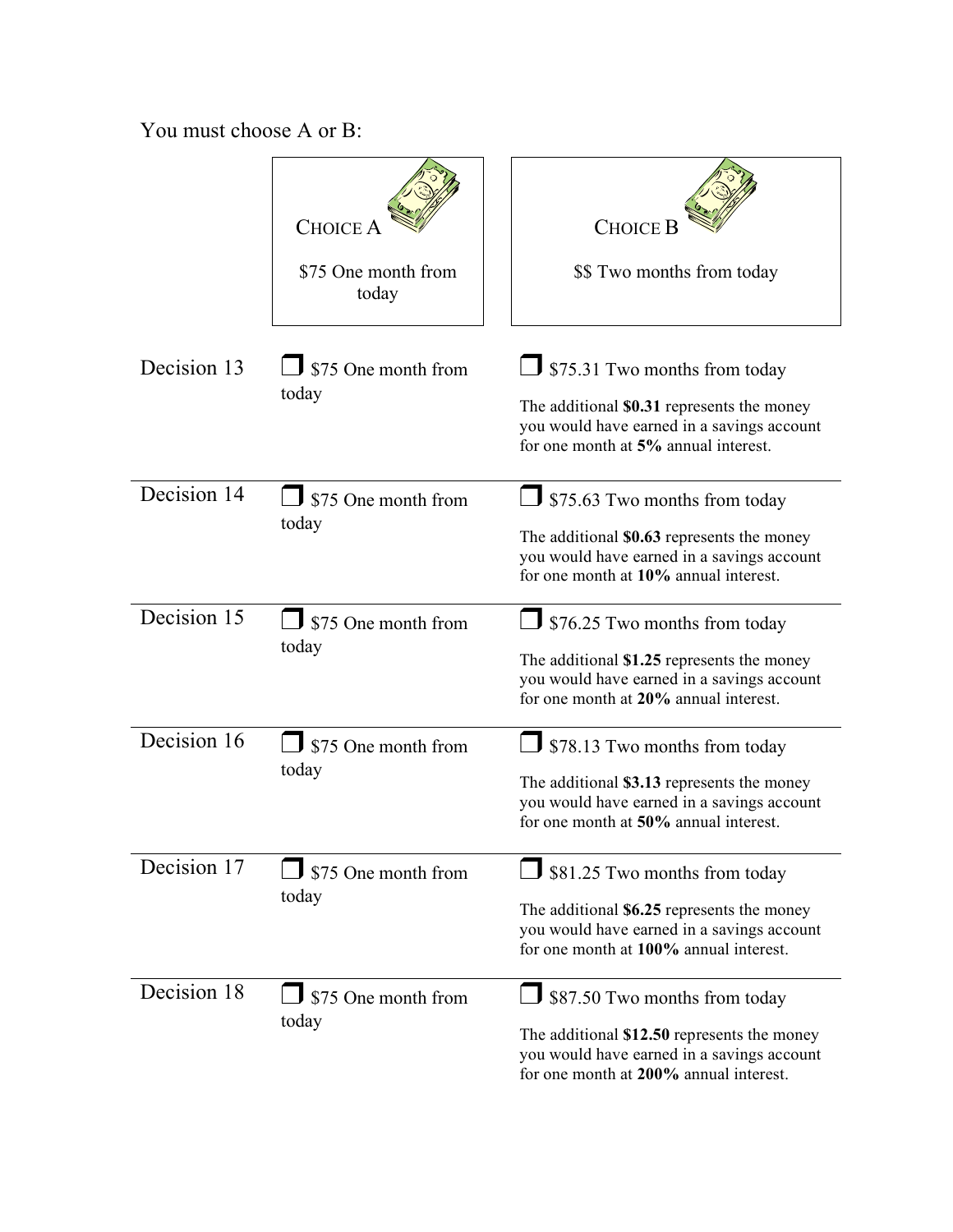|             | <b>CHOICE</b><br>\$75 Three months from<br>today | <b>CHOICE</b><br>\$\$ Four months from today                                                                                                                                      |
|-------------|--------------------------------------------------|-----------------------------------------------------------------------------------------------------------------------------------------------------------------------------------|
| Decision 19 | $\blacksquare$ \$75 Three months<br>from today   | $\frac{1}{2}$ \$75.31 Four months from today<br>The additional \$0.31 represents the money<br>you would have earned in a savings account<br>for one month at 5% annual interest.  |
| Decision 20 | \$75 Three months<br>from today                  | <b>J</b> \$75.63 Four months from today<br>The additional \$0.63 represents the money<br>you would have earned in a savings account<br>for one month at 10% annual interest.      |
| Decision 21 | \$75 Three months<br>from today                  | $\int$ \$76.25 Four months from today<br>The additional \$1.25 represents the money<br>you would have earned in a savings account<br>for one month at 20% annual interest.        |
| Decision 22 | \$75 Three months<br>from today                  | $\frac{1}{2}$ \$78.13 Four months from today<br>The additional \$3.13 represents the money<br>you would have earned in a savings account<br>for one month at 50% annual interest. |
| Decision 23 | \$75 Three months<br>from today                  | \$81.25 Four months from today<br>The additional \$6.25 represents the money<br>you would have earned in a savings account<br>for one month at 100% annual interest.              |
| Decision 24 | $\frac{1}{2}$ \$75 Three months<br>from today    | $\Box$ \$87.50 Four months from today<br>The additional \$12.50 represents the money<br>you would have earned in a savings account<br>for one month at 200% annual interest.      |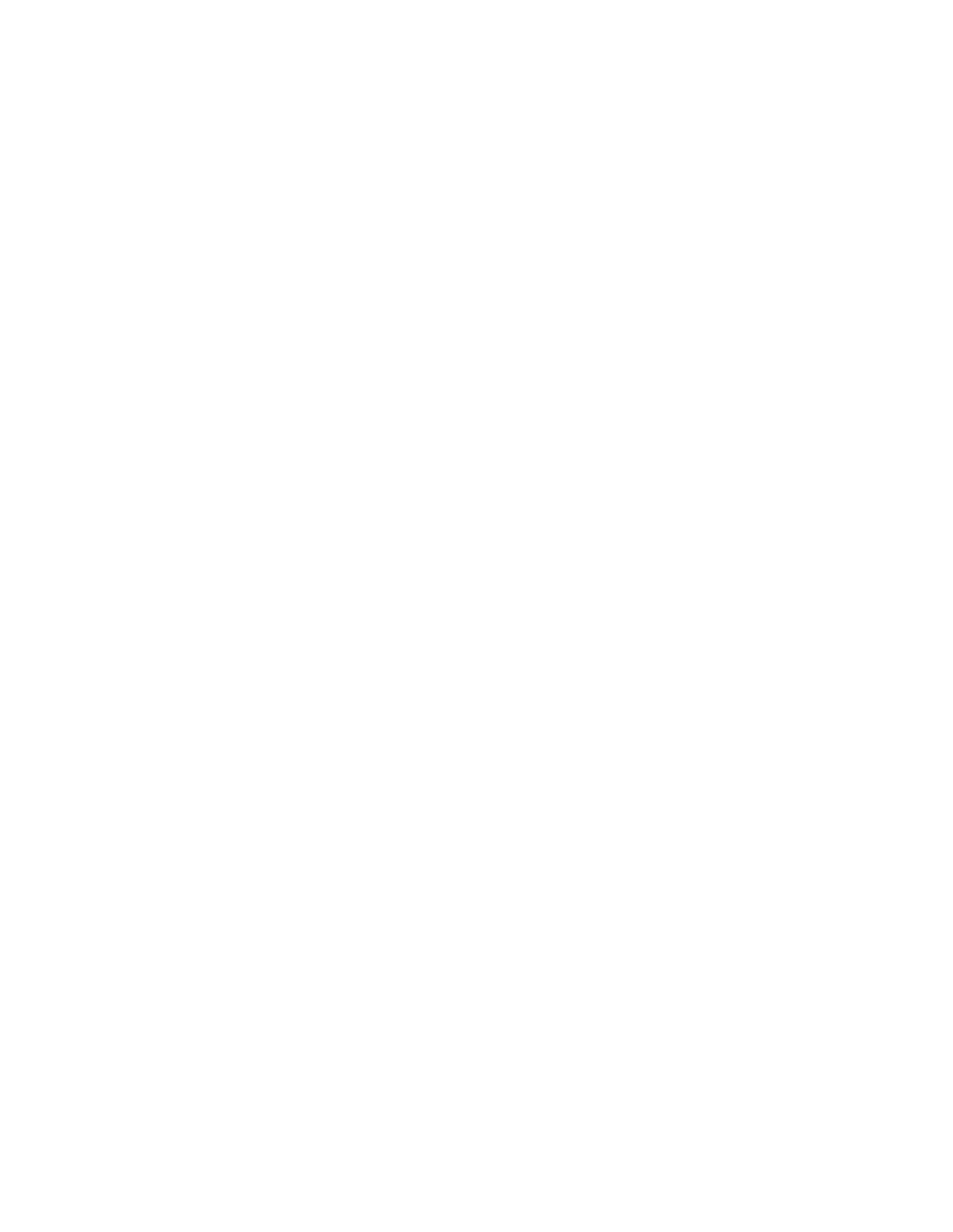The next series of choices are once again offers of money at different dates. As before, Choice A is always closer to the present than Choice B.

However, this time Choice B is always *one year* later than Choice A.

If one of these decisions is picked with your random draw at the end of today's session, the money will be paid to you by cheque on the promised date.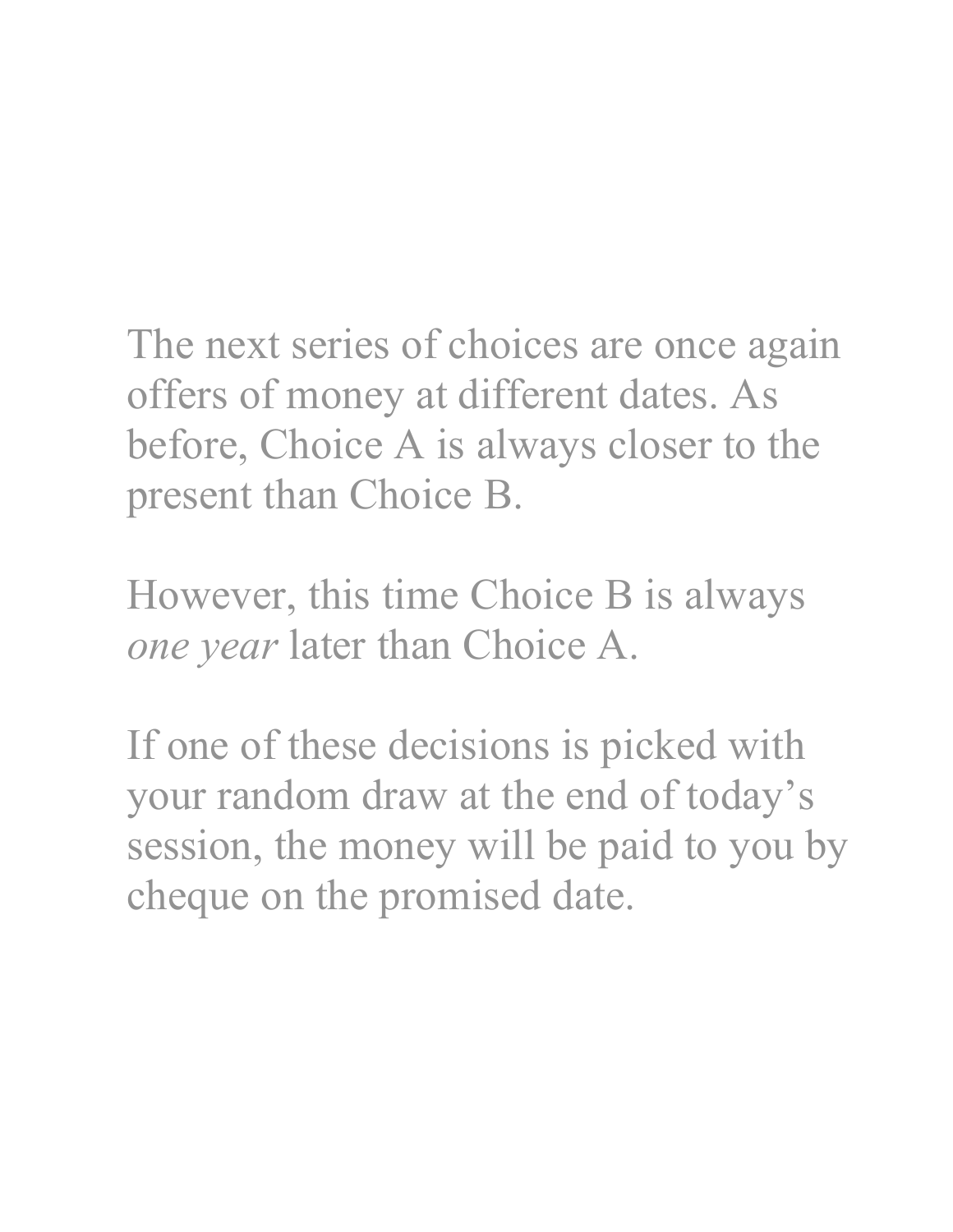|             | CHOICE<br>\$75 Tomorrow | <b>CHOICE</b> I<br>\$\$ One year from tomorrow                                                                                      |
|-------------|-------------------------|-------------------------------------------------------------------------------------------------------------------------------------|
| Decision 25 | \$75 Tomorrow           | $\overline{\mathbf{J}}$ \$78.75 One year from tomorrow<br>The additional \$3.75 represents the money                                |
|             |                         | you would have earned in a savings account<br>for one year at 5% annual interest.                                                   |
| Decision 26 | \$75 Tomorrow           | \$82.50 One year from tomorrow                                                                                                      |
|             |                         | The additional \$7.50 represents the money<br>you would have earned in a savings account<br>for one year at 10% annual interest.    |
| Decision 27 | \$75 Tomorrow           | S90.00 One year from tomorrow                                                                                                       |
|             |                         | The additional \$15.00 represents the money<br>you would have earned in a savings account<br>for one year at 20% annual interest.   |
| Decision 28 | \$75 Tomorrow           | $\frac{1}{2}$ \$112.50 One year from tomorrow                                                                                       |
|             |                         | The additional \$37.50 represents the money<br>you would have earned in a savings account<br>for one year at 50% annual interest.   |
| Decision 29 | $J$ \$75 Tomorrow       | $\bigcup$ \$150.00 One year from tomorrow                                                                                           |
|             |                         | The additional \$75.00 represents the money<br>you would have earned in a savings account<br>for one year at 100% annual interest.  |
| Decision 30 | \$75 Tomorrow           | $\frac{1}{2}$ \$225.00 One year from tomorrow                                                                                       |
|             |                         | The additional \$150.00 represents the money<br>you would have earned in a savings account<br>for one year at 200% annual interest. |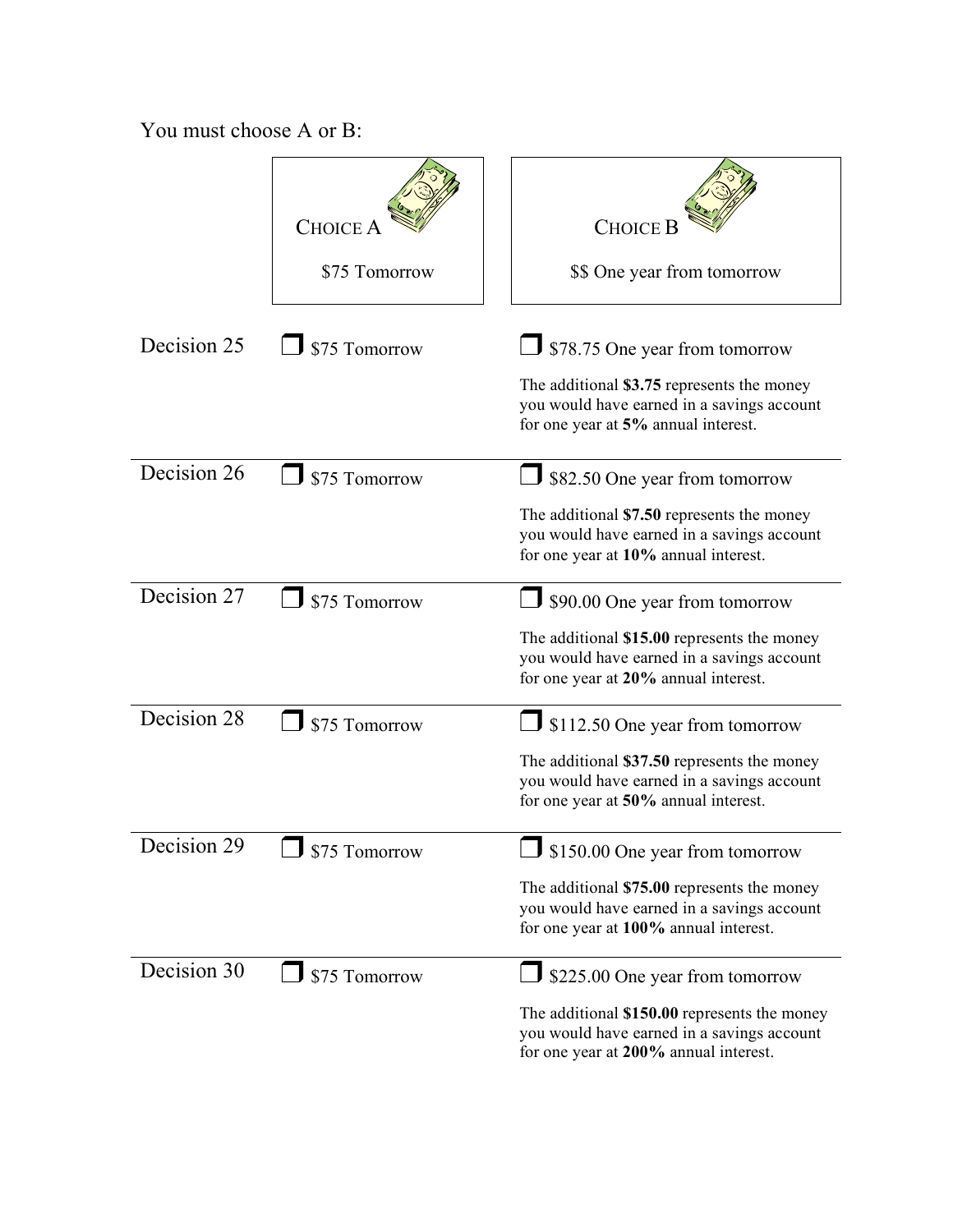|             | CHOICE<br>\$75 in one week     | <b>CHOICE</b> I<br>\$\$ One week and one year                                                                                                                                  |
|-------------|--------------------------------|--------------------------------------------------------------------------------------------------------------------------------------------------------------------------------|
| Decision 31 | \$75 in one week               | \$78.75 in one week and one year<br>The additional \$3.75 represents the money<br>you would have earned in a savings account<br>for one year at 5% annual interest.            |
| Decision 32 | \$75 in one week               | \$82.50 in one week and one year<br>The additional \$7.50 represents the money<br>you would have earned in a savings account<br>for one year at 10% annual interest.           |
| Decision 33 | \$75 in one week               | \$90.00 in one week and one year<br>The additional \$15.00 represents the money<br>you would have earned in a savings account<br>for one year at 20% annual interest.          |
| Decision 34 | \$75 in one week               | \$112.50 in one week and one year<br>The additional \$37.50 represents the money<br>you would have earned in a savings account<br>for one year at 50% annual interest.         |
| Decision 35 | $\frac{1}{2}$ \$75 in one week | $\Box$ \$150.00 in one week and one year<br>The additional \$75.00 represents the money<br>you would have earned in a savings account<br>for one year at 100% annual interest. |
| Decision 36 | \$75 in one week               | \$225.00 in one week and one year<br>The additional \$150.00 represents the money<br>you would have earned in a savings account<br>for one year at 200% annual interest.       |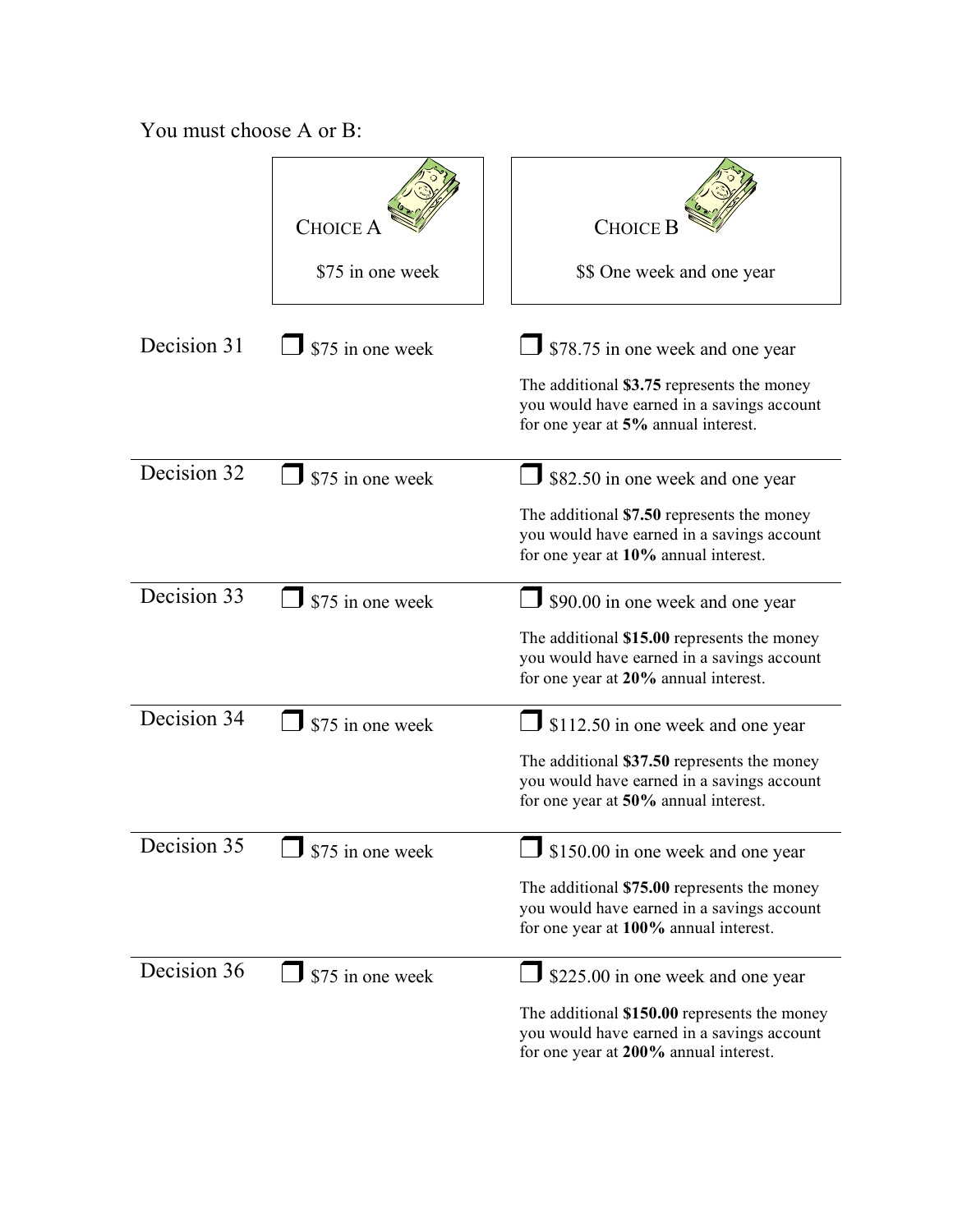|             | <b>CHOICE</b><br>\$75 in one month | <b>CHOICE</b><br>\$\$ One year and one month                                                                                                                                           |
|-------------|------------------------------------|----------------------------------------------------------------------------------------------------------------------------------------------------------------------------------------|
| Decision 37 | \$75 in one month                  | \$78.75 in one month and one year<br>The additional \$3.75 represents the money<br>you would have earned in a savings account<br>for one year at 5% annual interest.                   |
| Decision 38 | \$75 in one month                  | \$82.50 in one month and one year<br>The additional \$7.50 represents the money<br>you would have earned in a savings account<br>for one year at 10% annual interest.                  |
| Decision 39 | \$75 in one month                  | \$90.00 in one month and one year<br>The additional \$15.00 represents the money<br>you would have earned in a savings account<br>for one year at 20% annual interest.                 |
| Decision 40 | \$75 in one month                  | \$112.50 in one month and one year<br>The additional \$37.50 represents the money<br>you would have earned in a savings account<br>for one year at 50% annual interest.                |
| Decision 41 | $\frac{1}{2}$ \$75 in one month    | $\frac{1}{2}$ \$150.00 in one month and one year<br>The additional \$75.00 represents the money<br>you would have earned in a savings account<br>for one year at 100% annual interest. |
| Decision 42 | \$75 in one month                  | S225.00 in one month and one year<br>The additional \$150.00 represents the money<br>you would have earned in a savings account<br>for one year at 200% annual interest.               |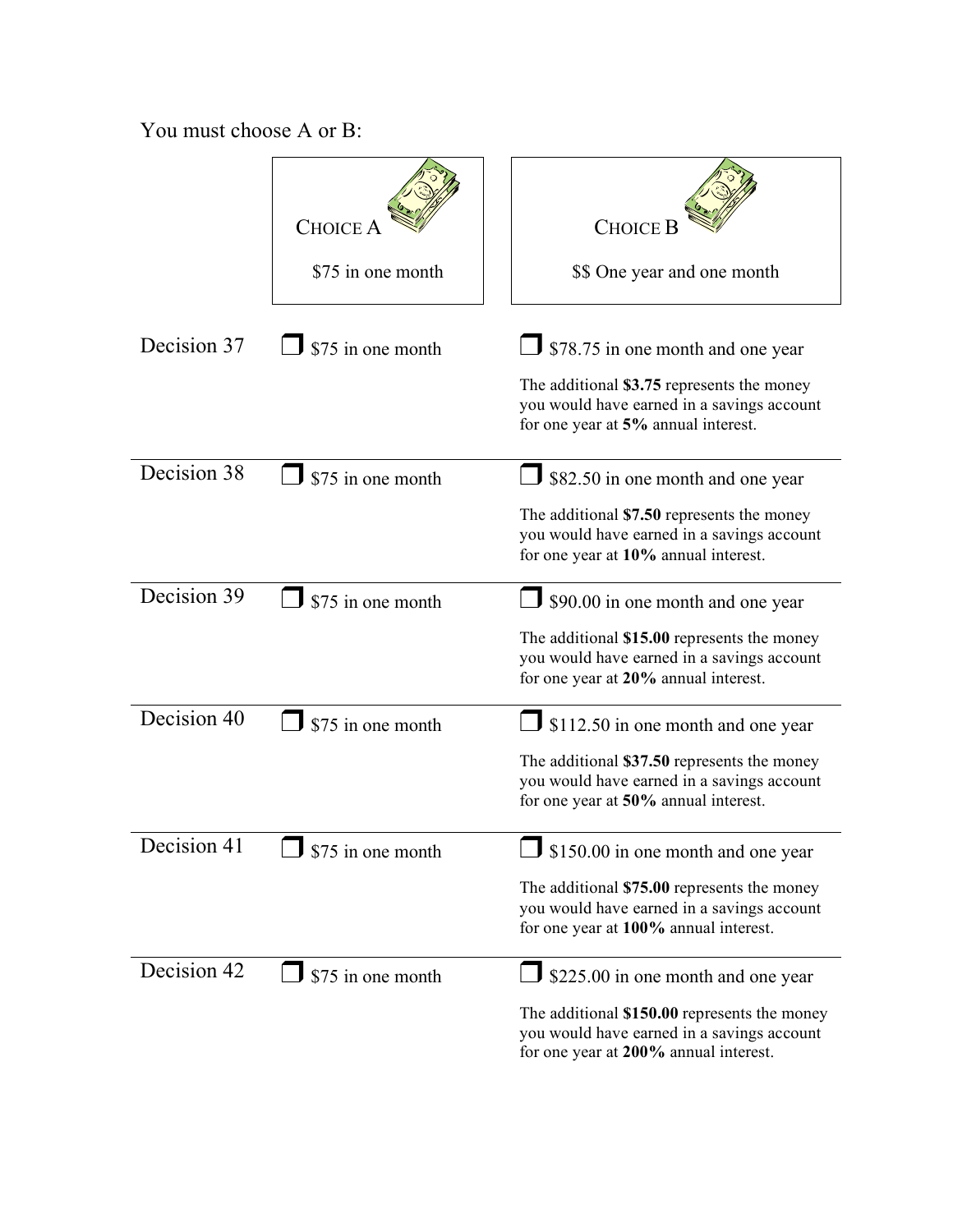|             | CHOICE<br>\$75 in three months     | <b>CHOICE</b> I<br>\$\$ One year and three months                                                                                                                                          |
|-------------|------------------------------------|--------------------------------------------------------------------------------------------------------------------------------------------------------------------------------------------|
| Decision 43 | \$75 in three months               | <b>J</b> \$78.75 in three months and one year<br>The additional \$3.75 represents the money<br>you would have earned in a savings account<br>for one year at 5% annual interest.           |
| Decision 44 | \$75 in three months               | \$82.50 in three months and one year<br>The additional \$7.50 represents the money<br>you would have earned in a savings account<br>for one year at 10% annual interest.                   |
| Decision 45 | \$75 in three months               | <b>J</b> \$90.00 in three months and one year<br>The additional \$15.00 represents the money<br>you would have earned in a savings account<br>for one year at 20% annual interest.         |
| Decision 46 | \$75 in three months               | $\Box$ \$112.50 in three months and one year<br>The additional \$37.50 represents the money<br>you would have earned in a savings account<br>for one year at 50% annual interest.          |
| Decision 47 | $\frac{1}{2}$ \$75 in three months | $\int$ \$150.00 in three months and one year<br>The additional \$75.00 represents the money<br>you would have earned in a savings account<br>for one year at 100% annual interest.         |
| Decision 48 | \$75 in three months               | $\frac{1}{2}$ \$225.00 in three months and one year<br>The additional \$150.00 represents the money<br>you would have earned in a savings account<br>for one year at 200% annual interest. |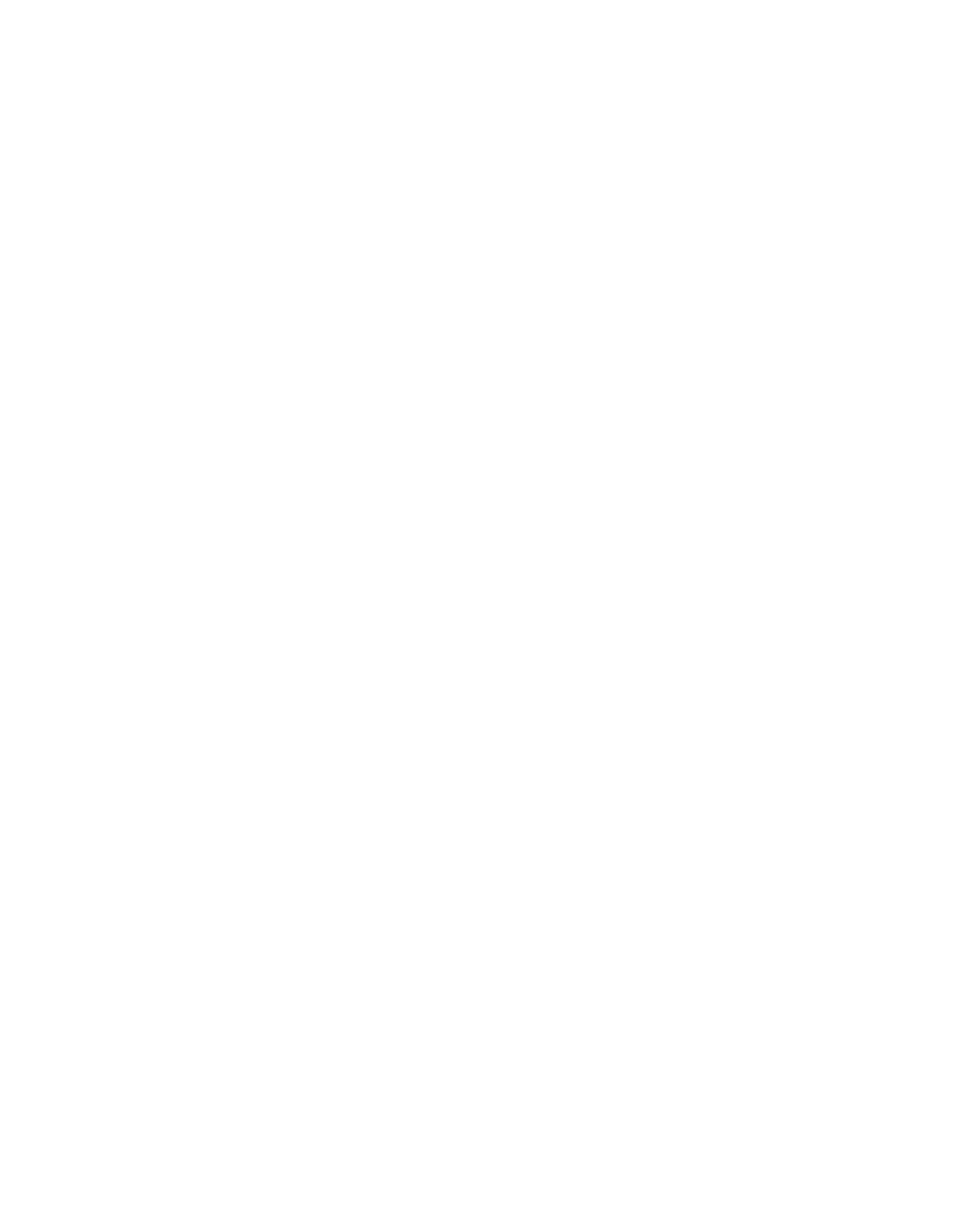The next series of choices are offers of money with different levels of risk. If of these decisions is picked with your random draw at the end of today's session,the money will be paid to you by cheque today.

 Remember that at the end of today's session, one decision will be chosen randomly, and you will be paid for your decision.Therefore, your best strategy is to treat each decision as if it could be the one you get paid for.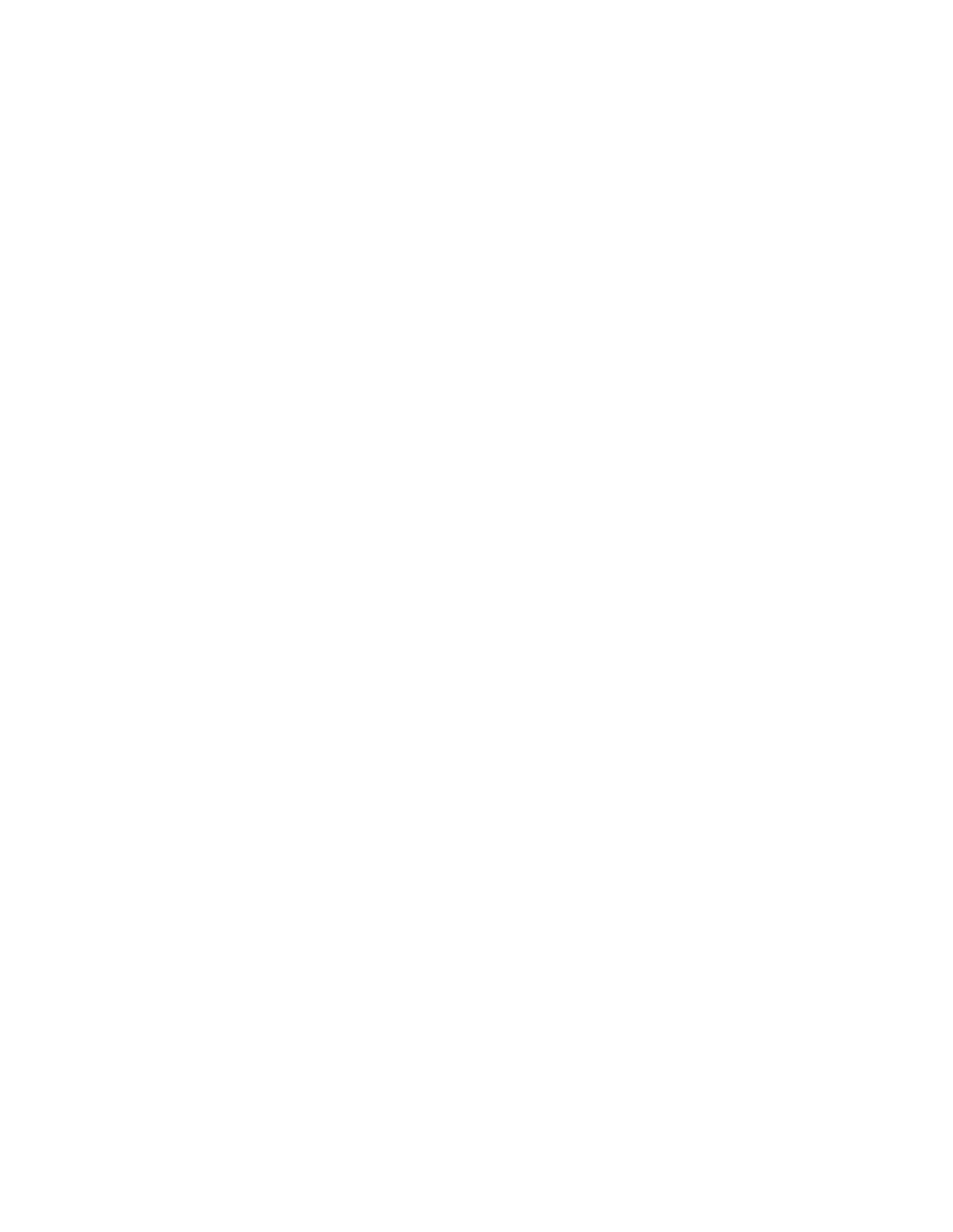In this next set of decisions, you are given a chance to earn a cash prize today. For each decision,you will choose between playing the choice on the left and the choice on the right.The outcome of these choicesis uncertain,meaning you have to roll a die to determine the outcome. For this activity, we will ask you to roll a 10-sided die.

# **Example**:

Mark the circle of your choice



Each of the options above is composed of two outcomes. Which outcome occurs depends on the roll of a ten-sided die.

For instance, let's look at the option on the left.You have 7 out of 10 chances to win \$32 and 3 out of 10 chances to win \$40. If you roll a 1, 2 ,3,4,5,6 or 7 (7 sides out of 10 sides) then you win \$32. If you roll a 8, 9, 0, (3 sides out of 10 sides) then you win \$40.

Now let's look at the options on the right. If you roll a 1, 2,3,4,5,6, or 7 (7 sides out of 10 sides) then you win \$2. If you roll a 8, 9, 0, (3 sides out of 10 sides) then you win \$77.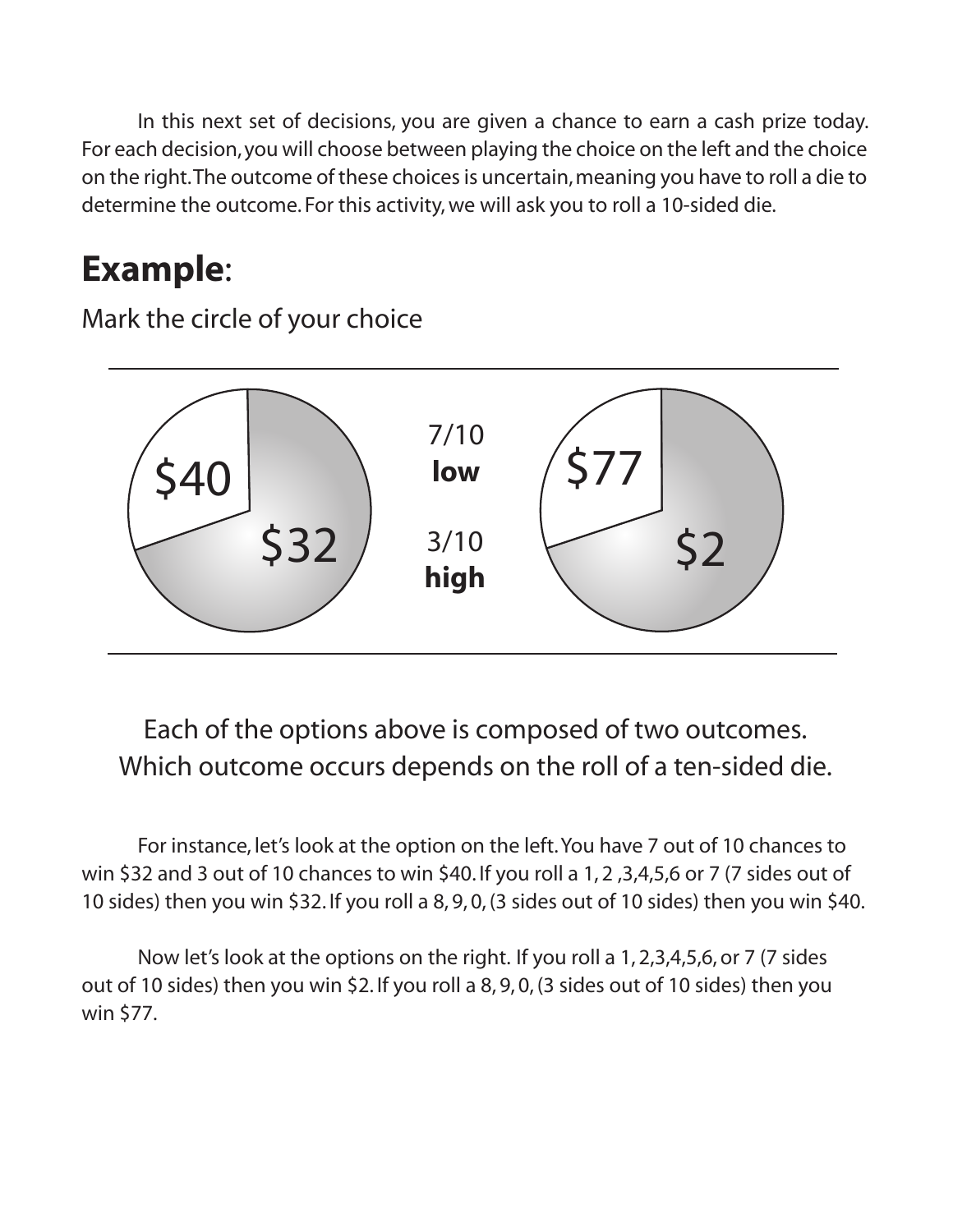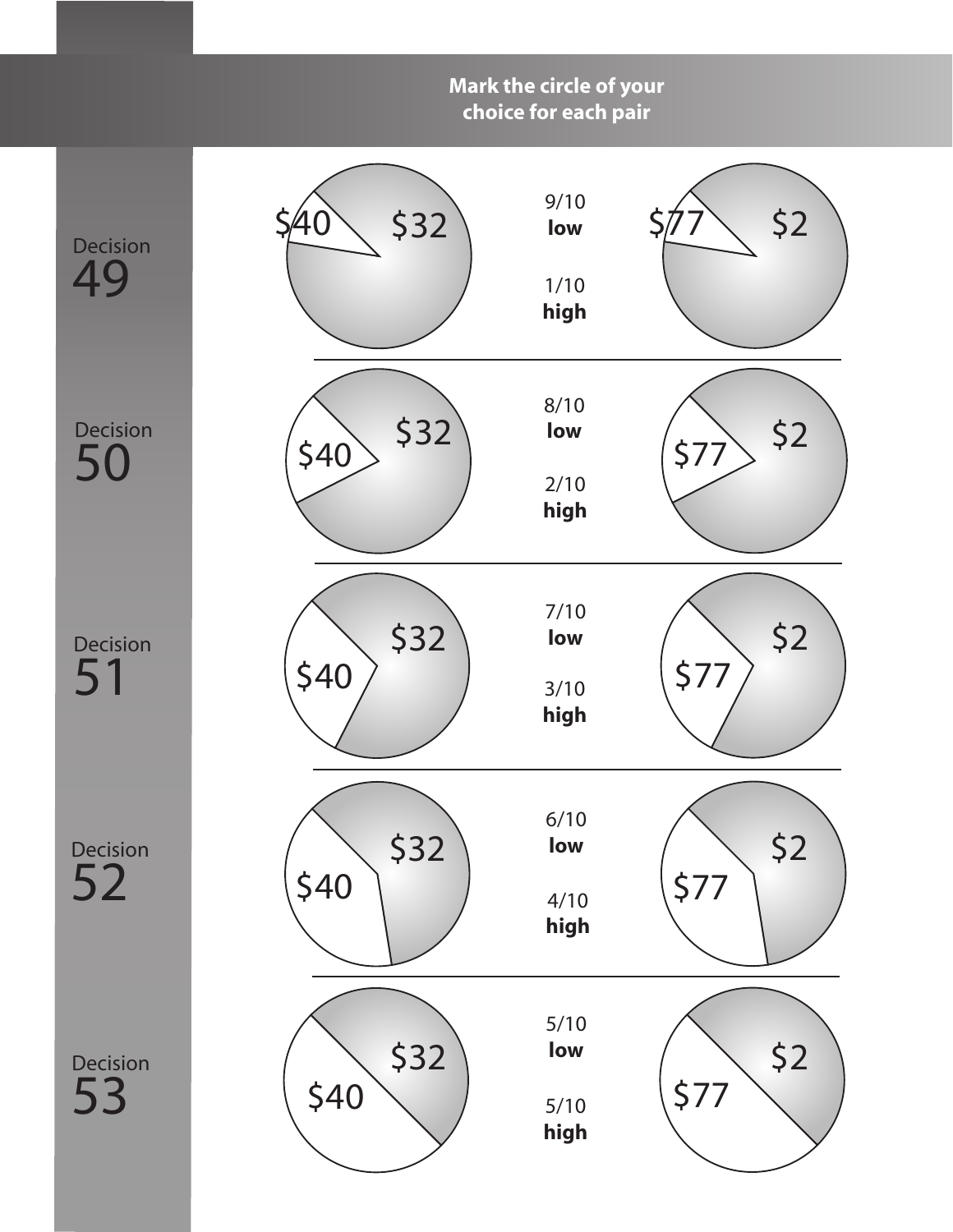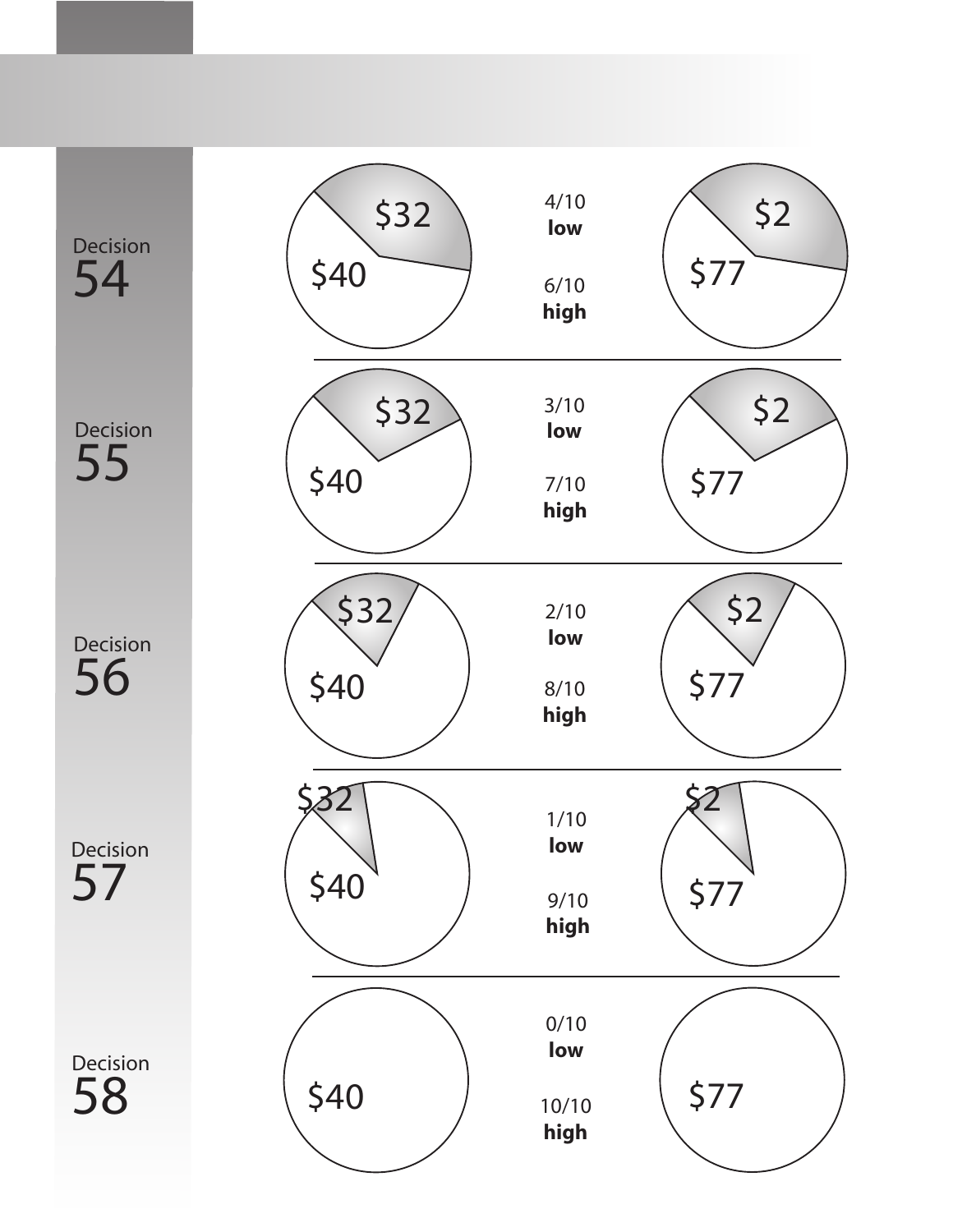#### Decision 59 Decision 60 Decision 61 Decision 62 Decision 63 **Mark the circle of your choice for each pair** \$30 \$30 \$30 \$30 \$30 \$1.50 \$1.50 \$1.50 \$1.50 \$1.50  $$24$   $\frac{$710}{$10}$  \$57.75 \$24 \$24 \$24 \$24 9/10 **low** 1/10 **high** 8/10 **low** 2/10 **high** 7/10 **low** 3/10 **high** 6/10 **low** 4/10 **high** 5/10 **low** 5/10 **high** \$57.75 \$57.75 \$57.75 \$57.75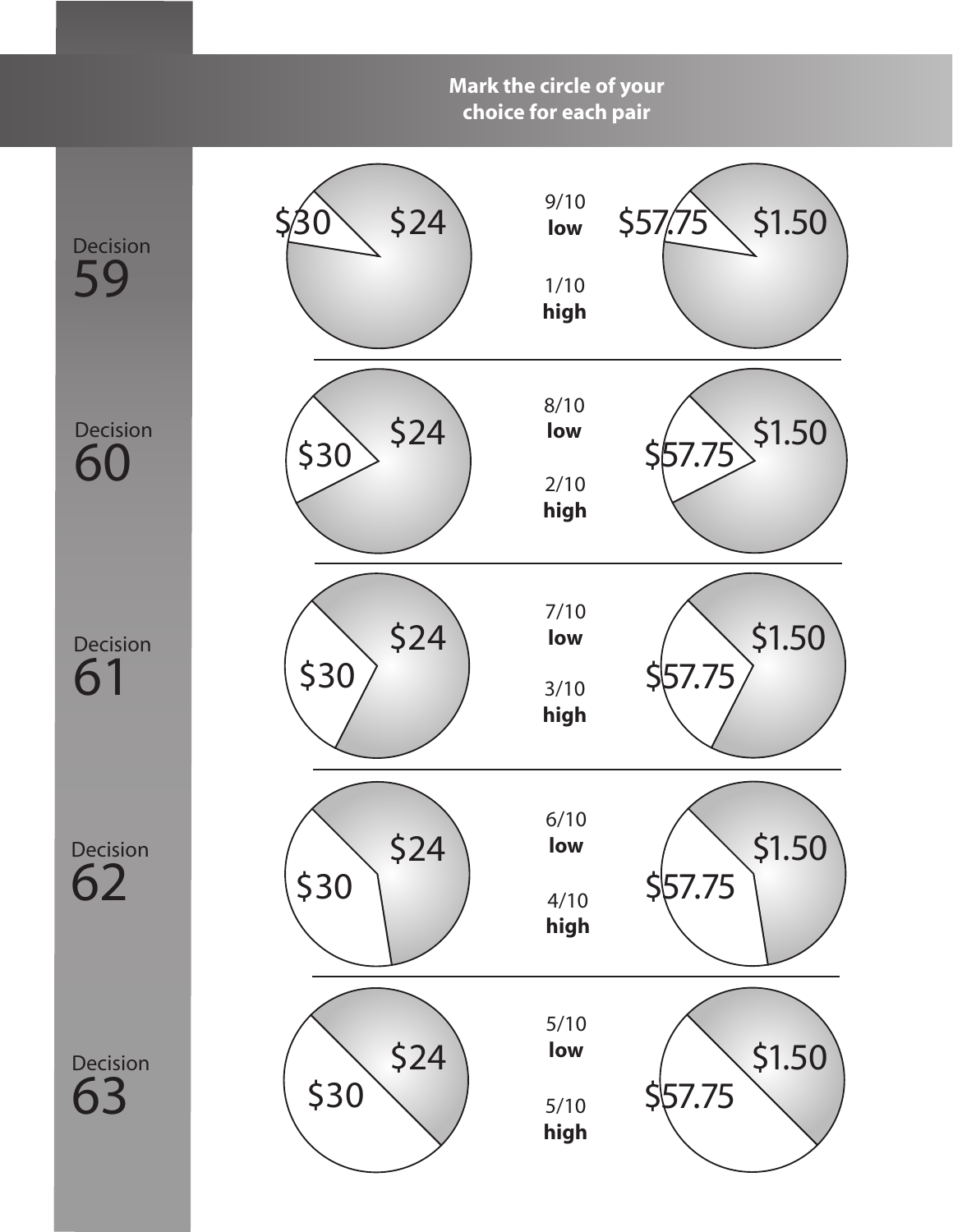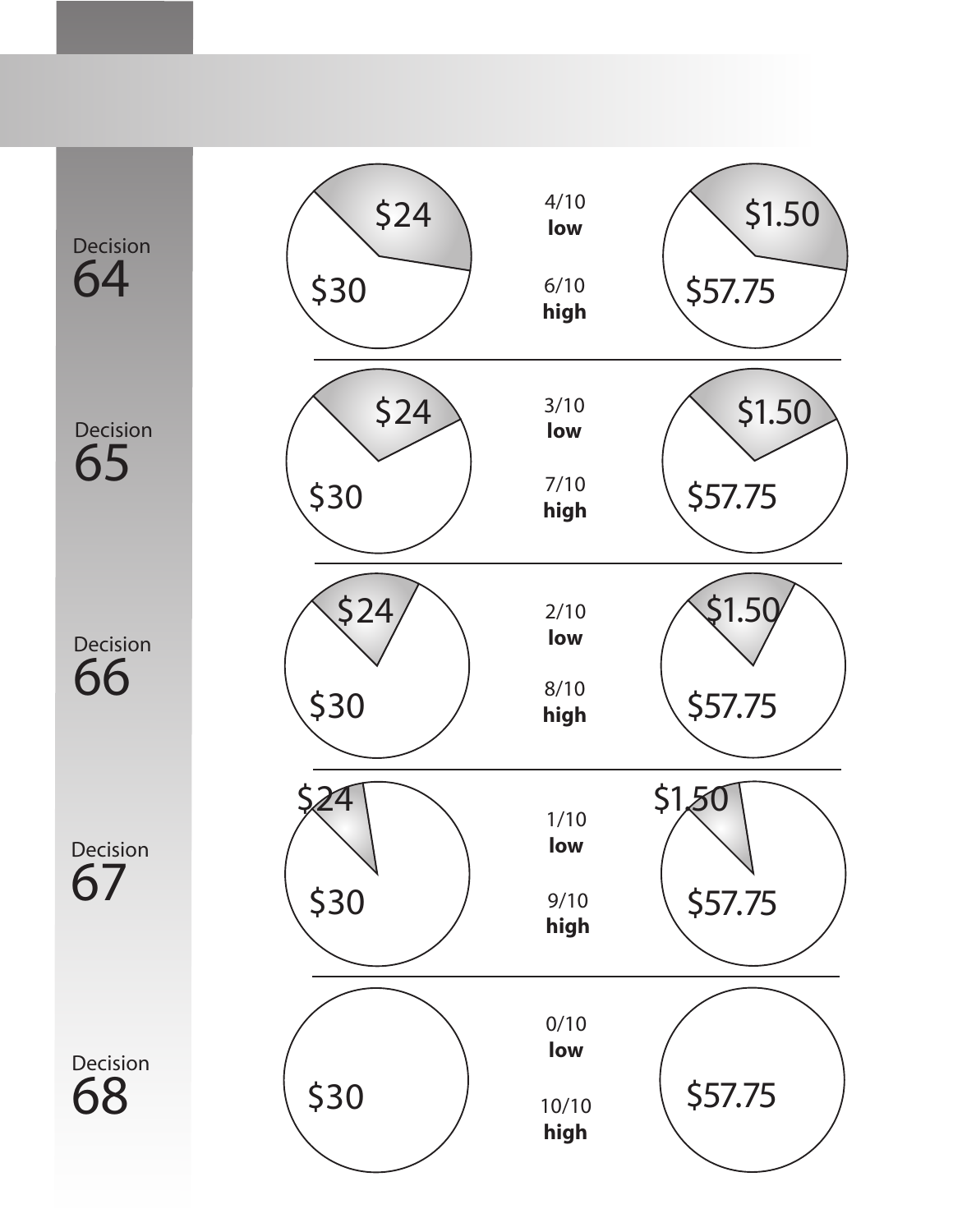#### Decision 69 Decision 70 Decision Decision 72 **Mark the circle of your choice for each pair** \$50 \$50 \$50 \$50 \$2.50 \$2.50 \$2.50 \$2.50 \$2.50  $$40$   $\frac{$10}{$10}$  \$96.25 \$40 \$40 \$40 \$40 9/10 **low** 1/10 **high** 8/10 **low** 2/10 **high** 7/10 **low** 3/10 **high** 6/10 **low** 4/10 **high** 5/10 **low** \$96.25  $$6.25$ \$96.25 \$96.25

5/10 **high**

Decision 73

\$50

71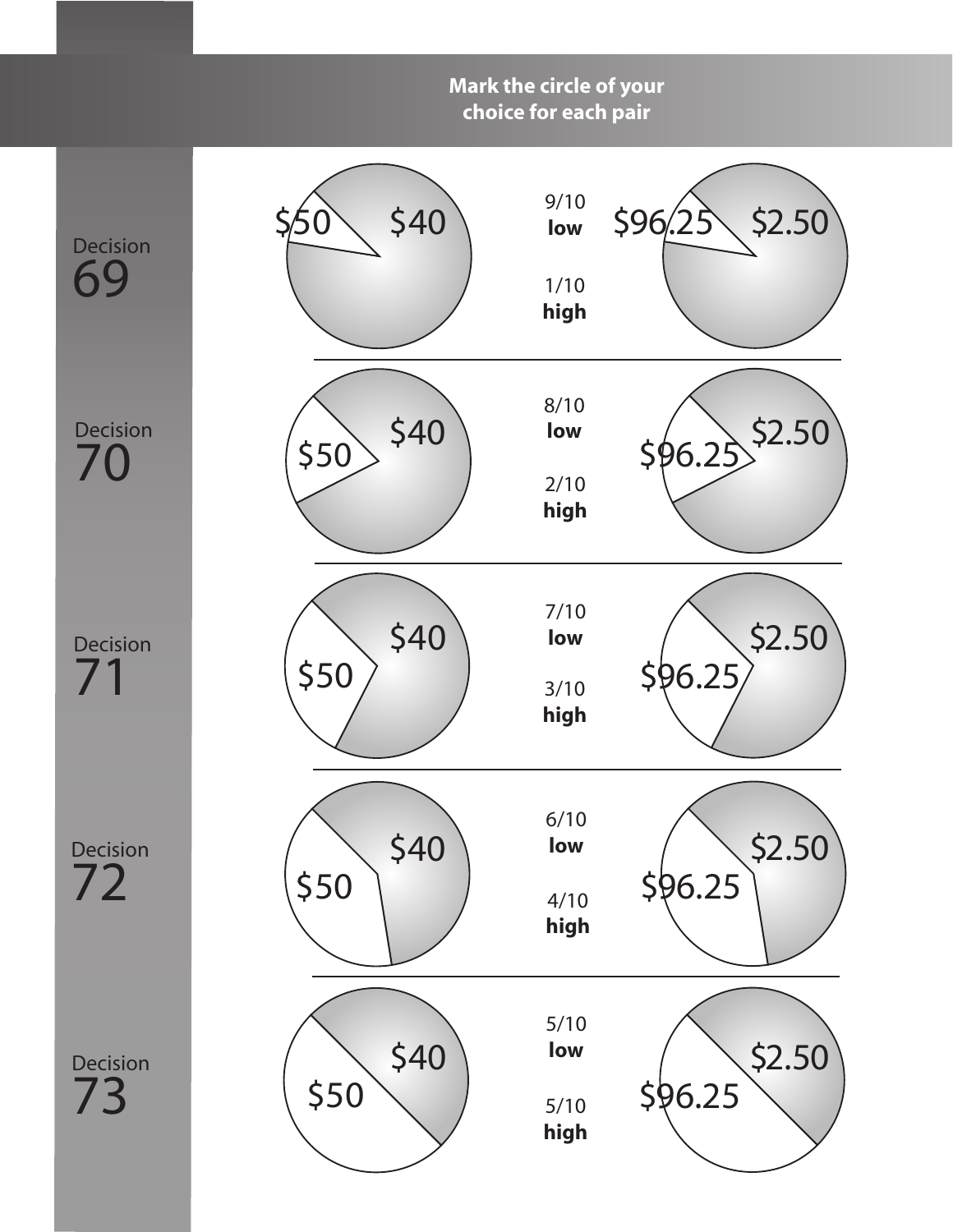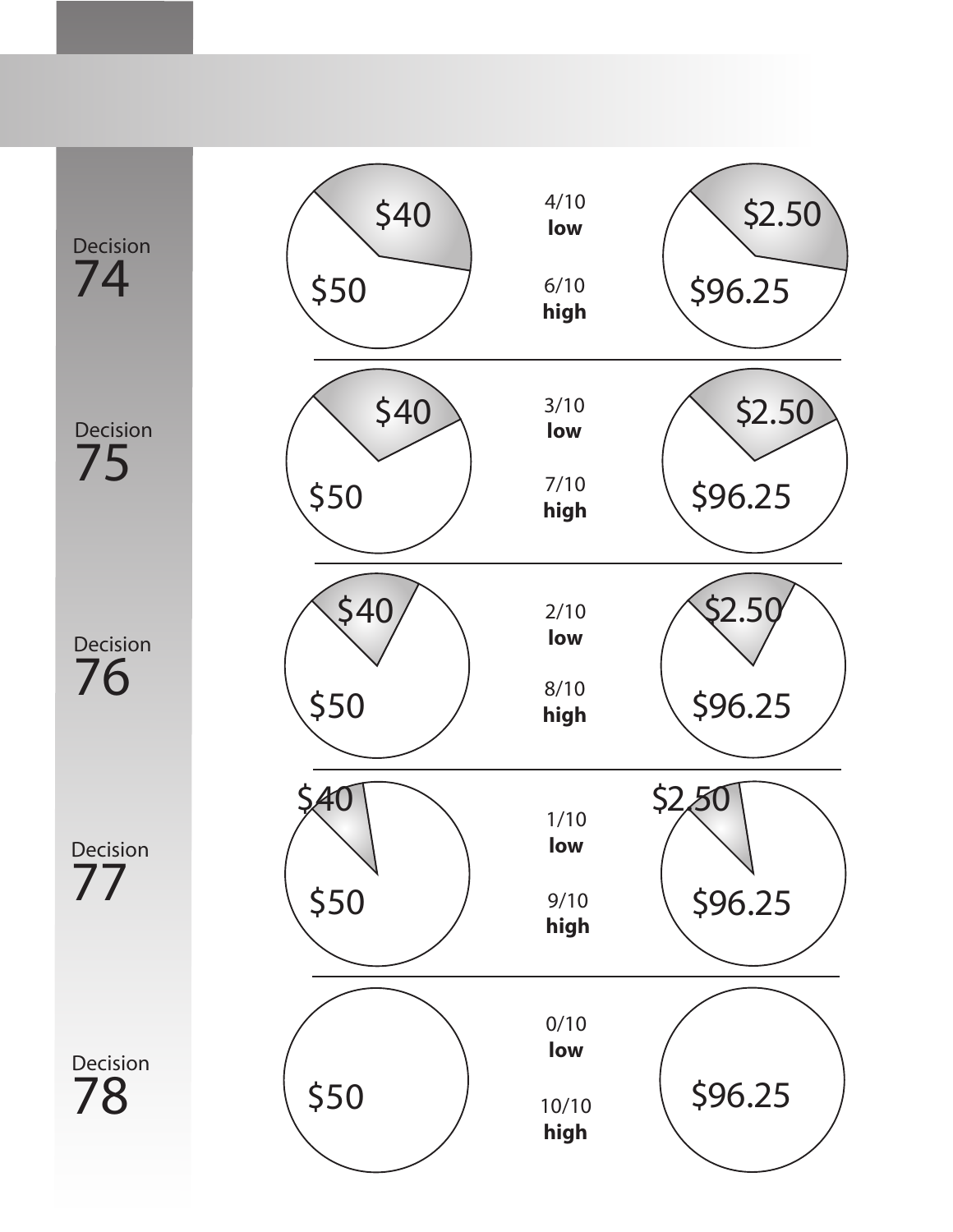In this next set of decisions, you are given a chance to earn a cash prize today. For each decision,you will choose between playing the choice on the left and the choice on the right.The outcome of these choicesis uncertain,meaning you have to roll a die to determine the outcome. For this activity, we will ask you to roll a 10-sided die.

# **Example**:

Mark the circle of your choice



Each of the options above is composed of two outcomes. Which outcome occurs depends on the roll of a ten-sided die.

For instance, let's look at the option on the left.You have 5 out of 10 chances to win \$42 and 5 out of 10 chances to win \$66. If you roll a 1, 2,3,4 or 5, (5 sides out of 10 sides) then you win \$42. If you roll a 6, 7, 8, 9, 0, (5 sides out of 10 sides) then you win \$66.

Now let's look at the options on the right. If you roll a 1, 2, 3, 4 or 5 (5 sides out of 10 sides) then you win \$36. If you roll a 6, 7, 8, 9, 0, (5 sides out of 10 sides) then you win \$84.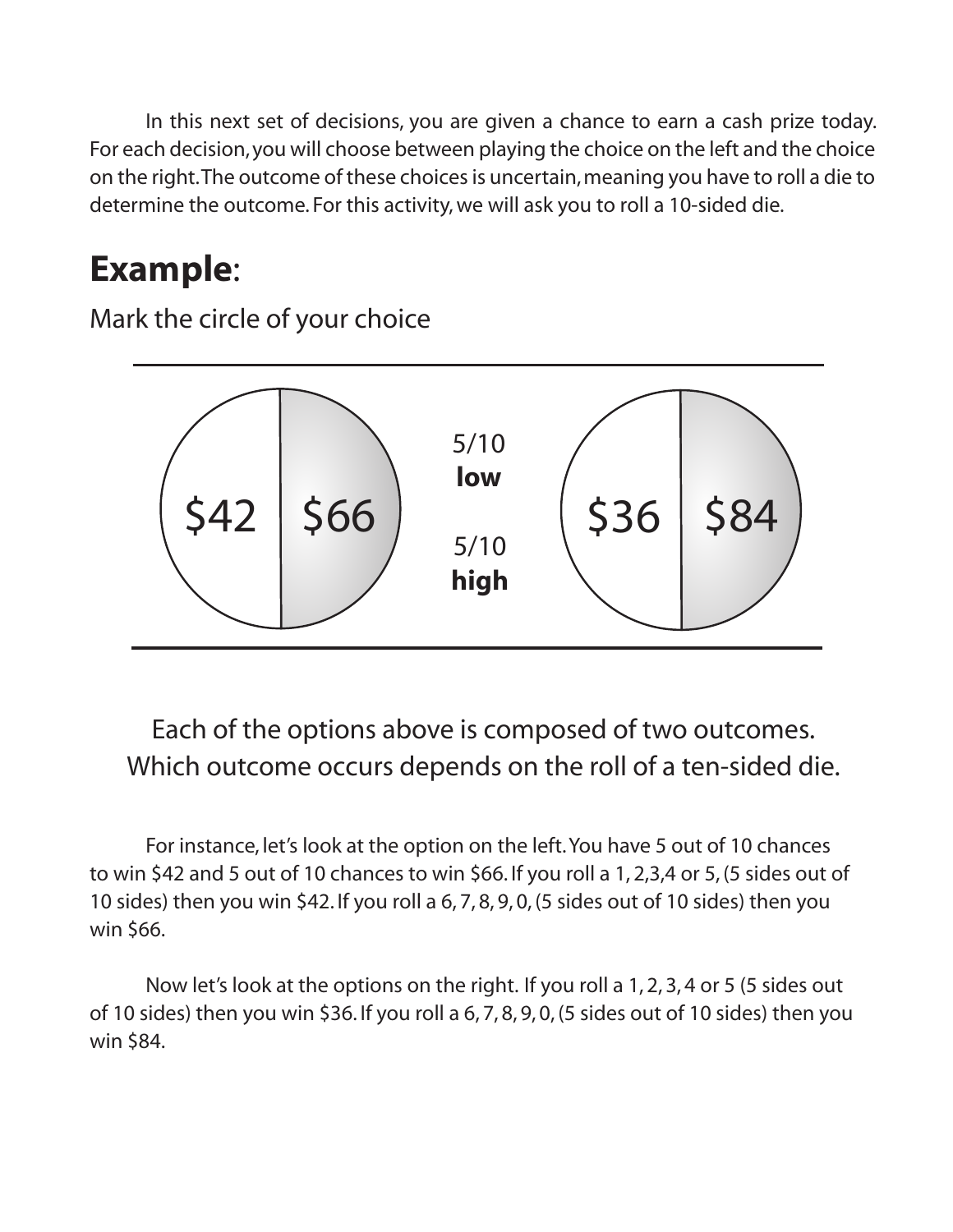

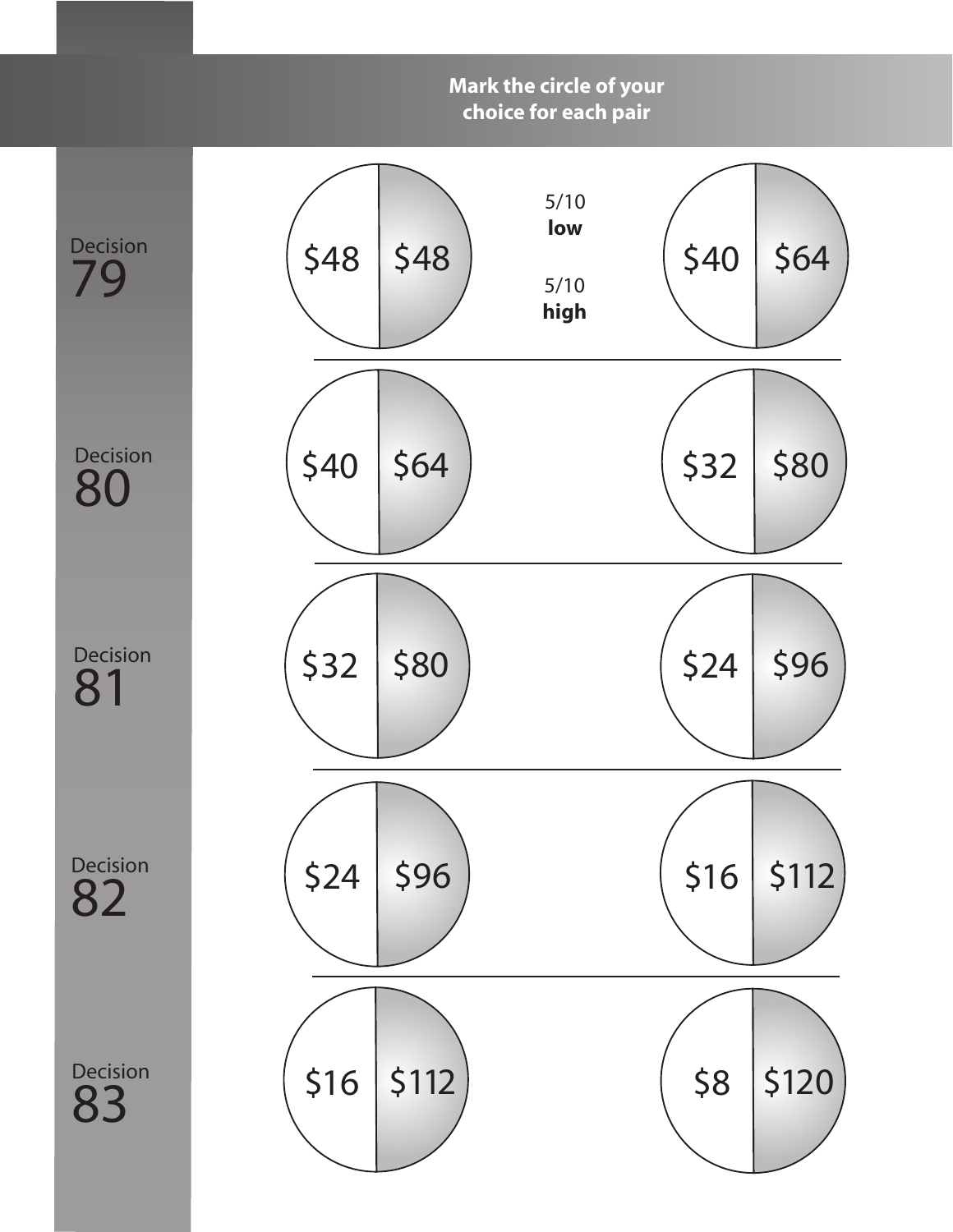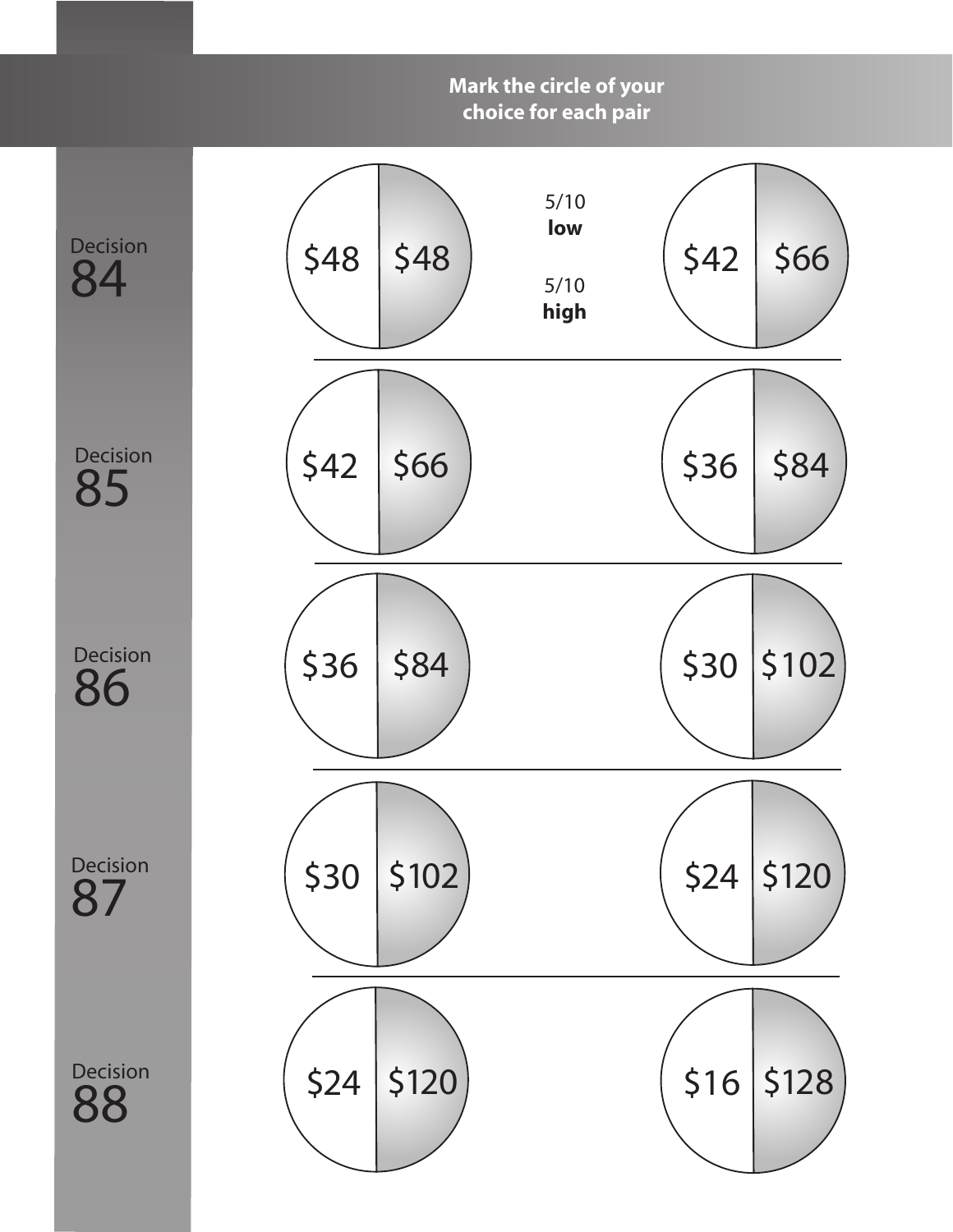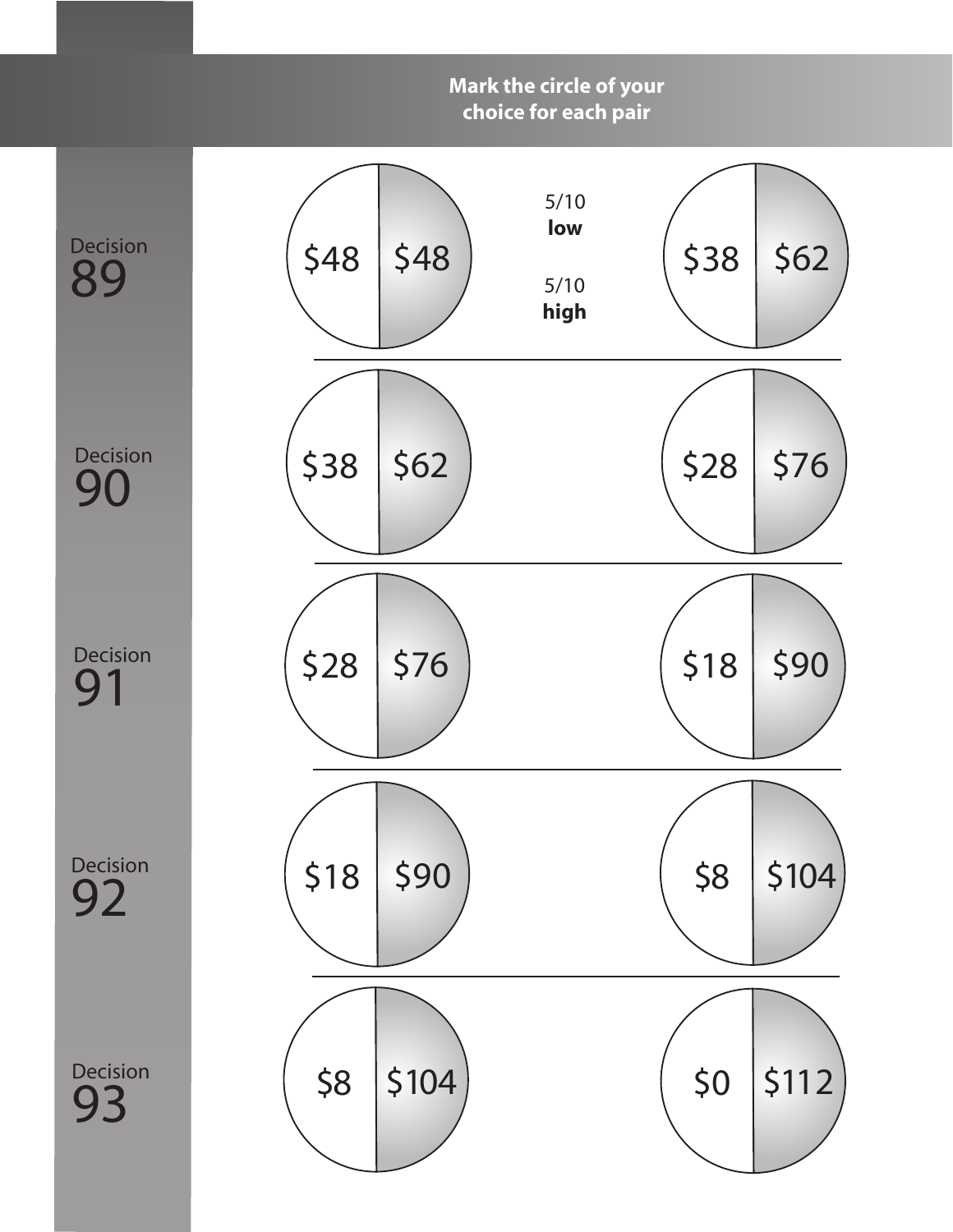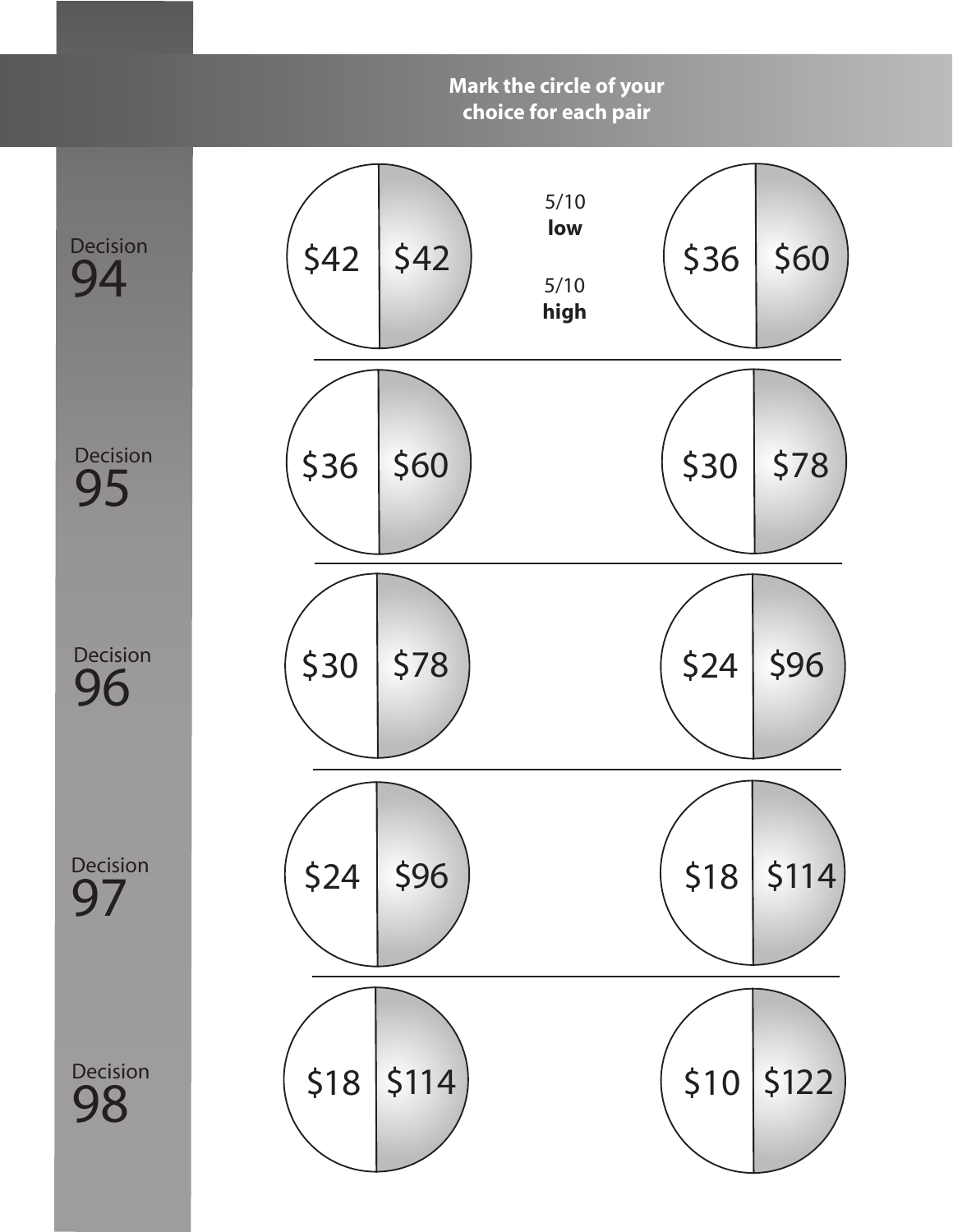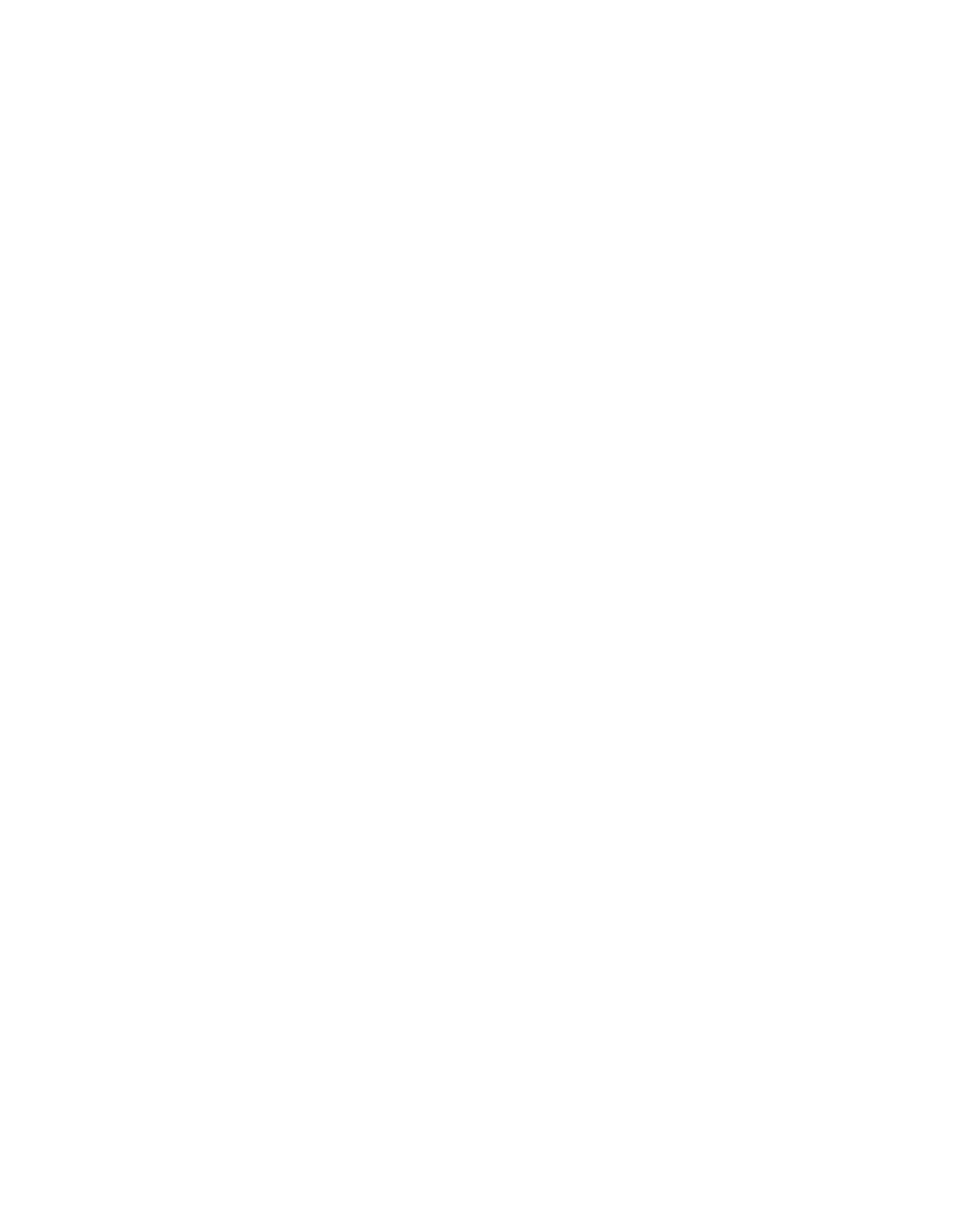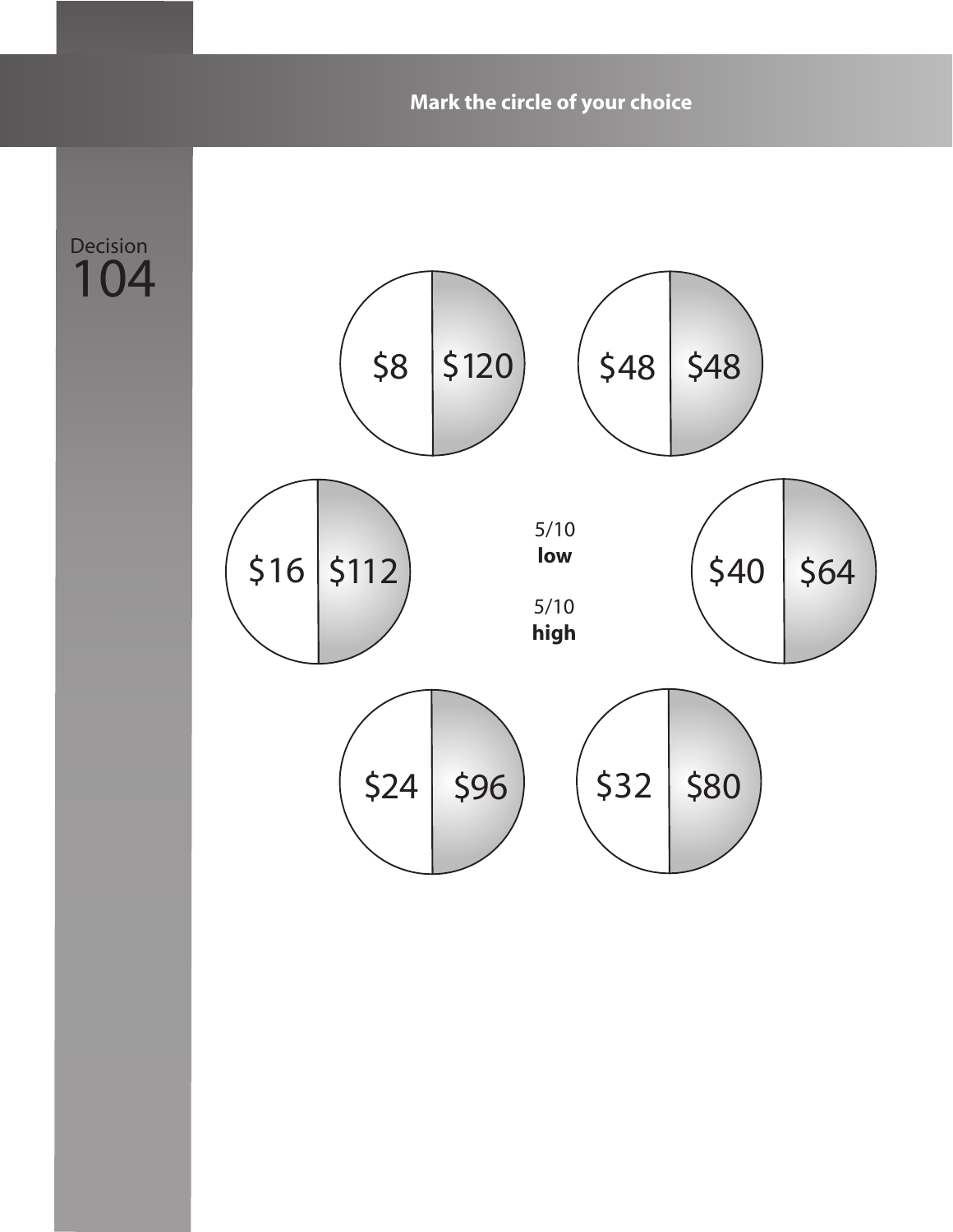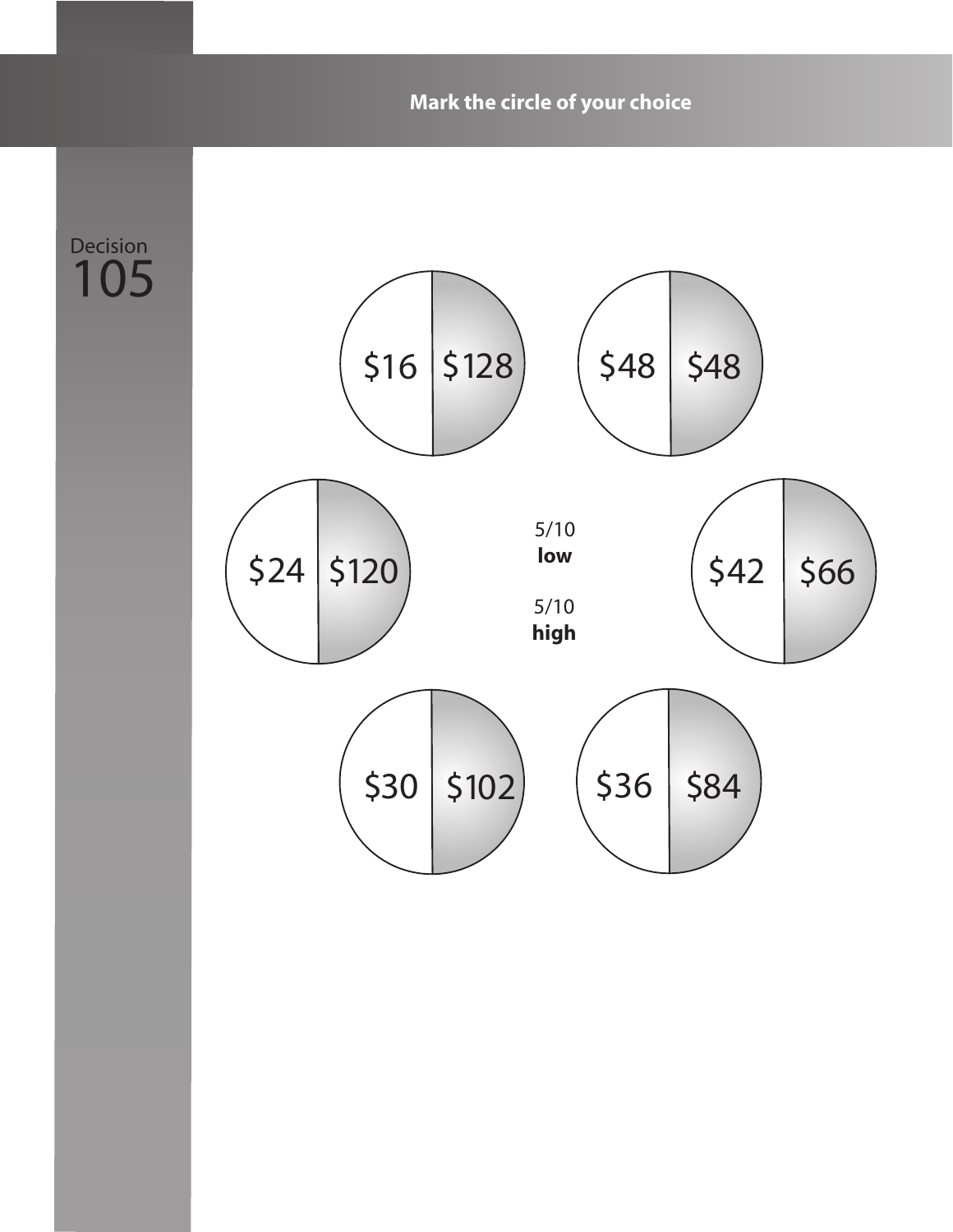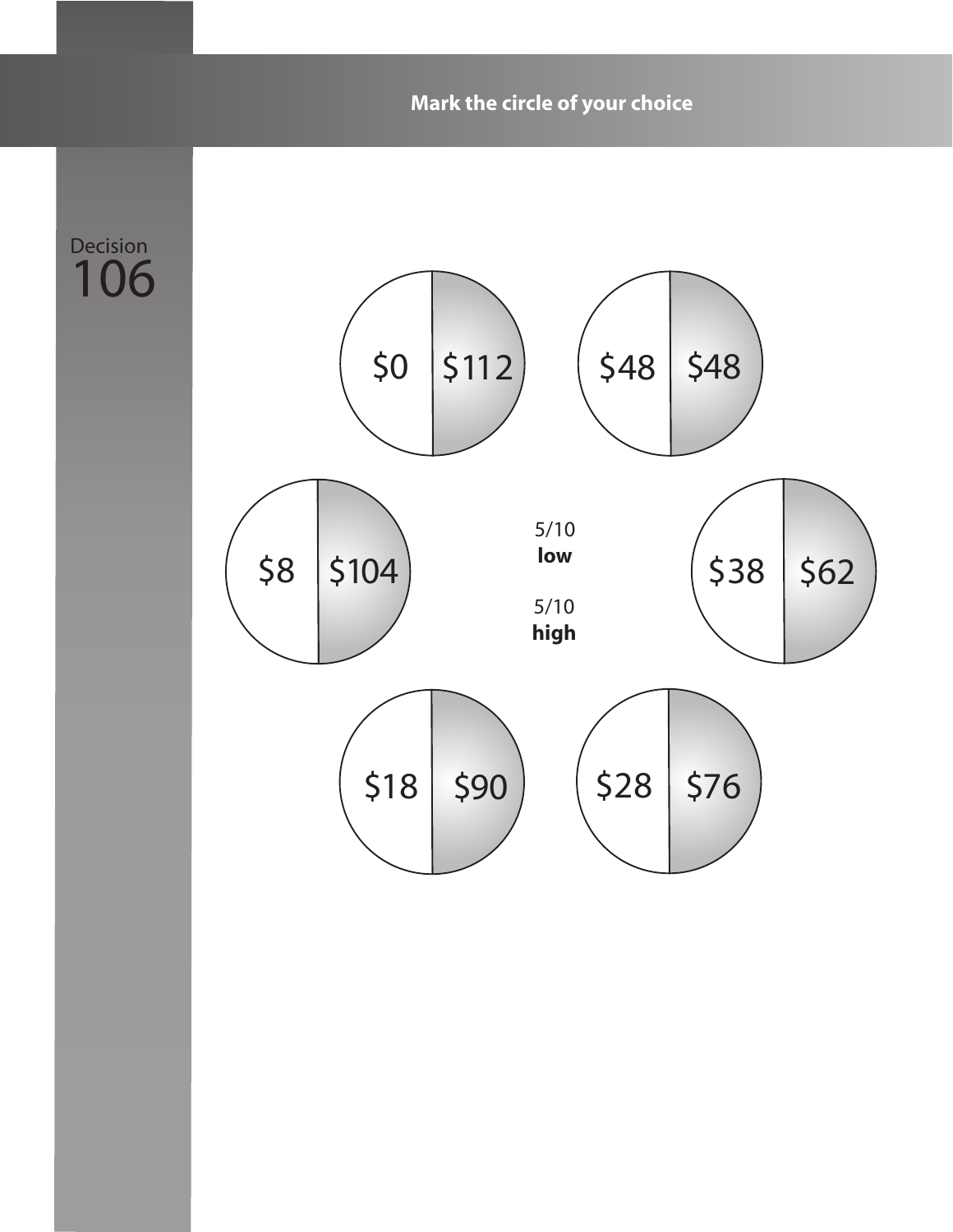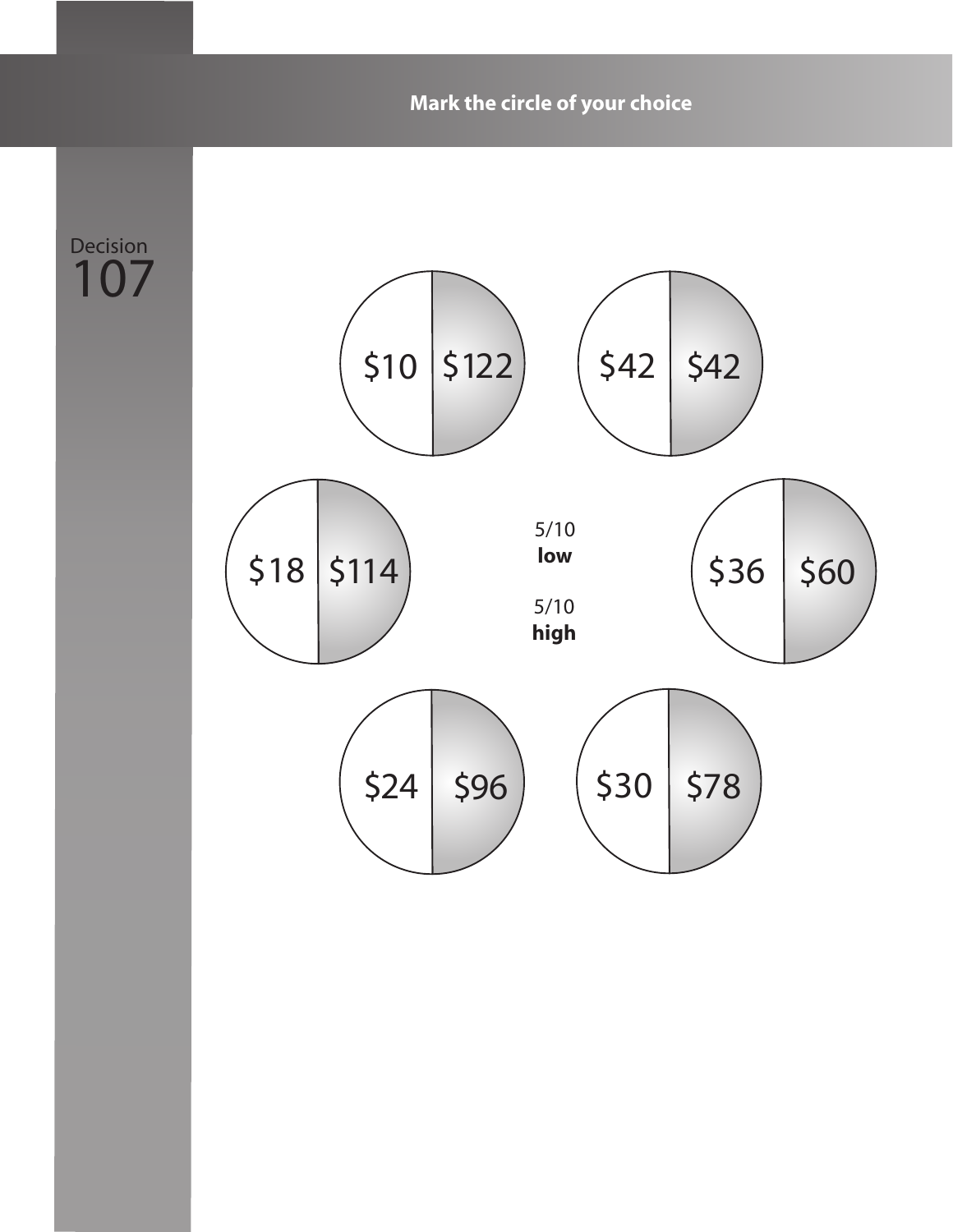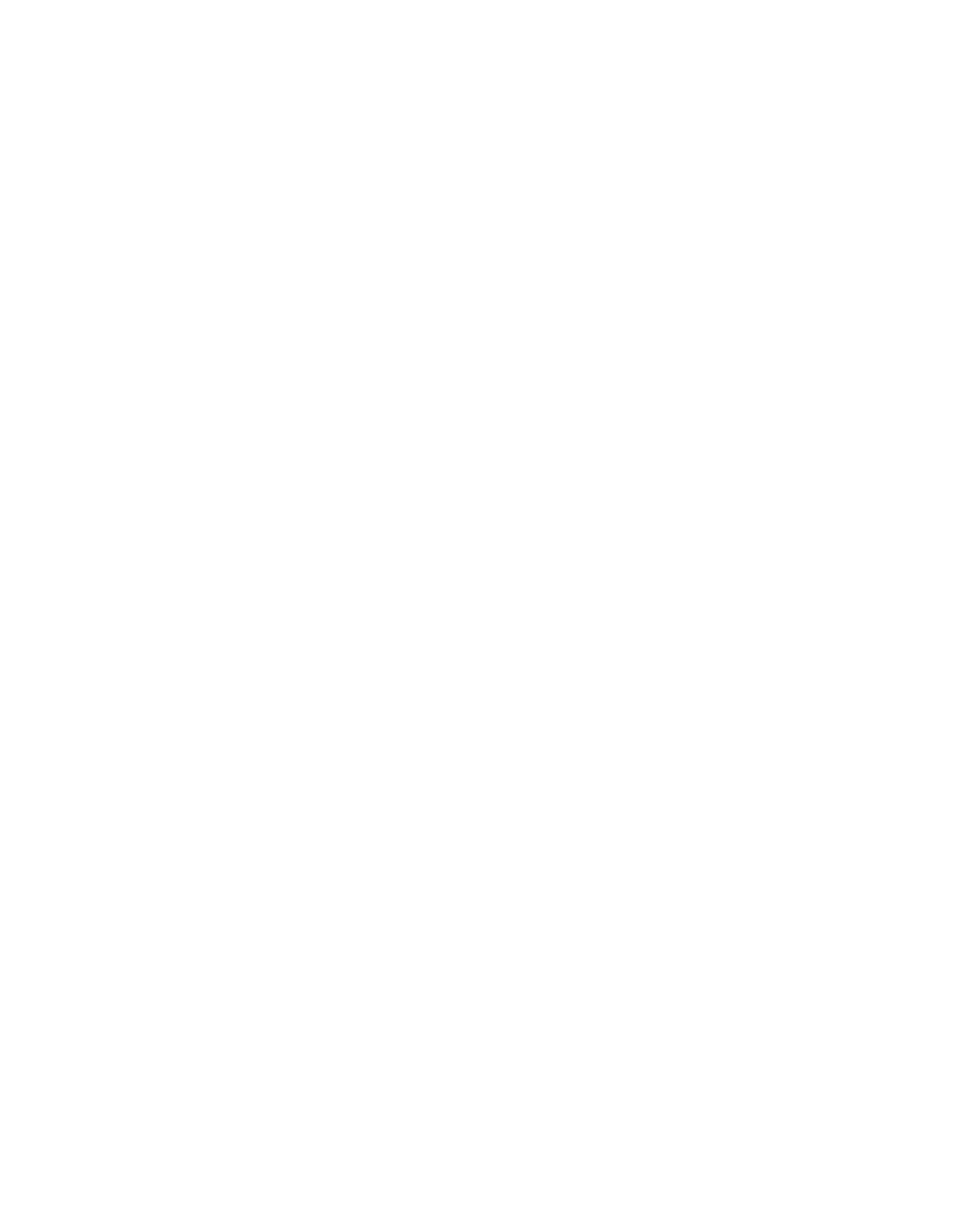The following 22 decisions are choices between **CASH** and **FULL-TIME** educational expenses.



**FULL-TIME** study means that you will devote most of your weekdays to classes and studying. In other words, your main activity is to attend training or education full-time.



The **CASH** offered will be paid **one week from today.**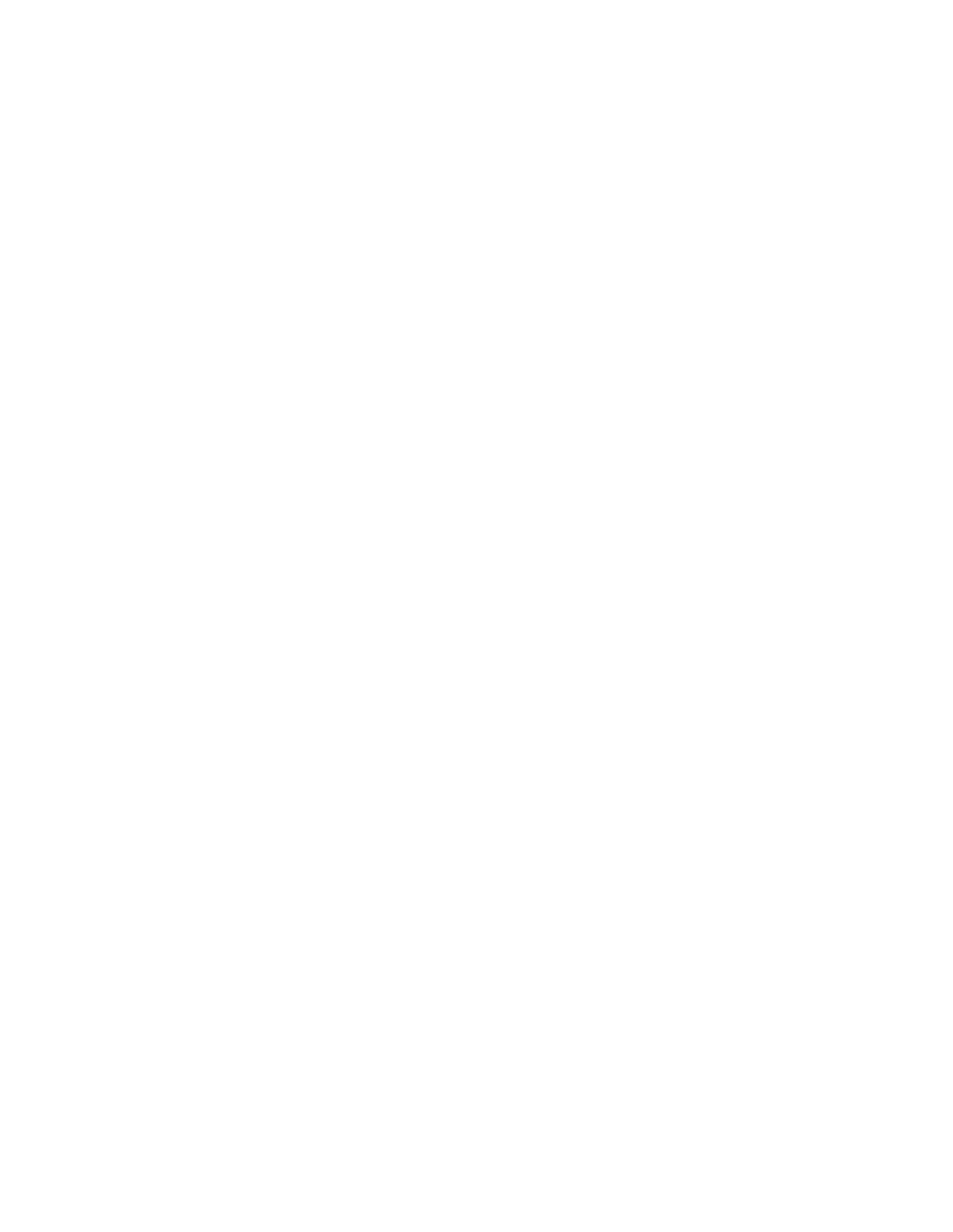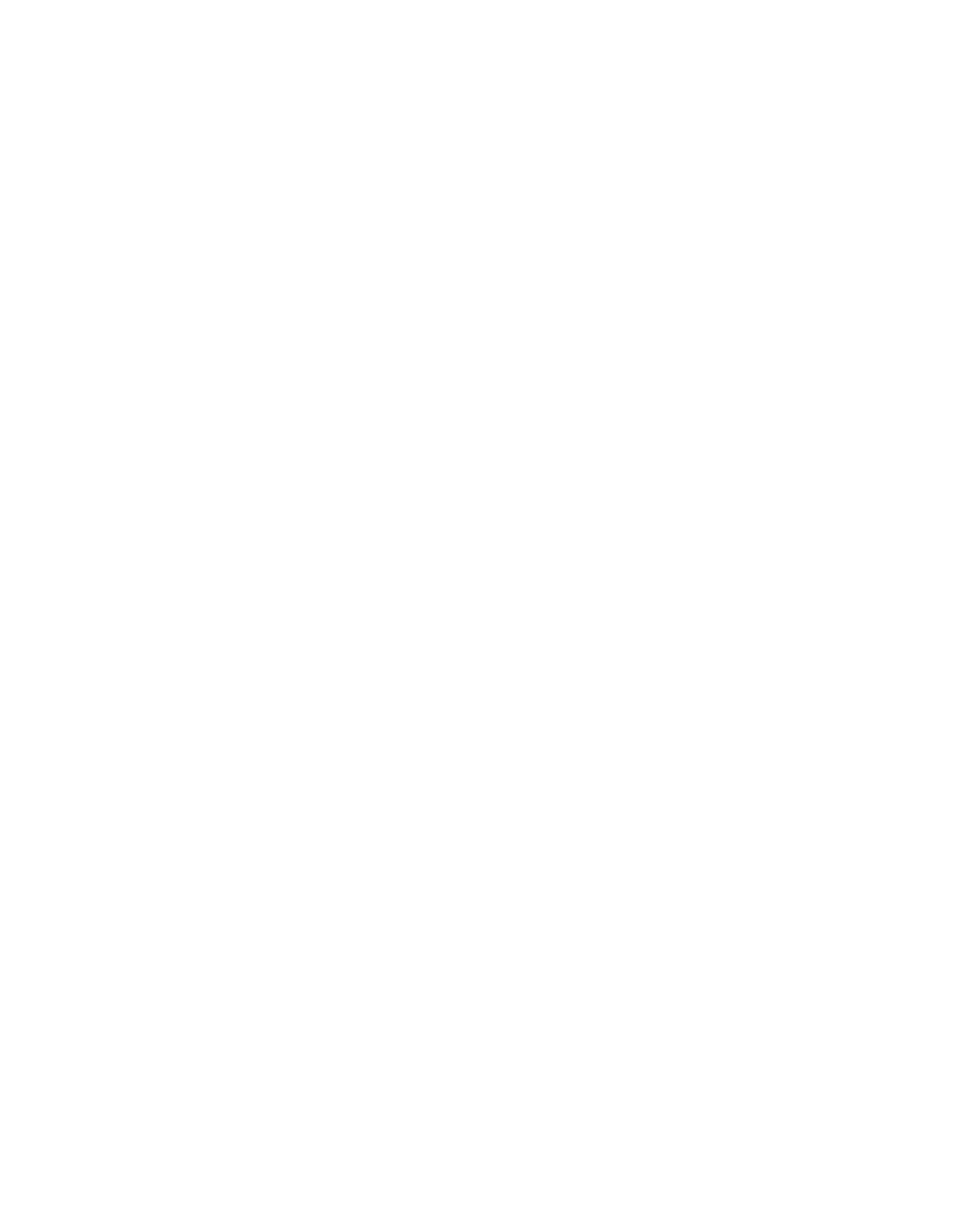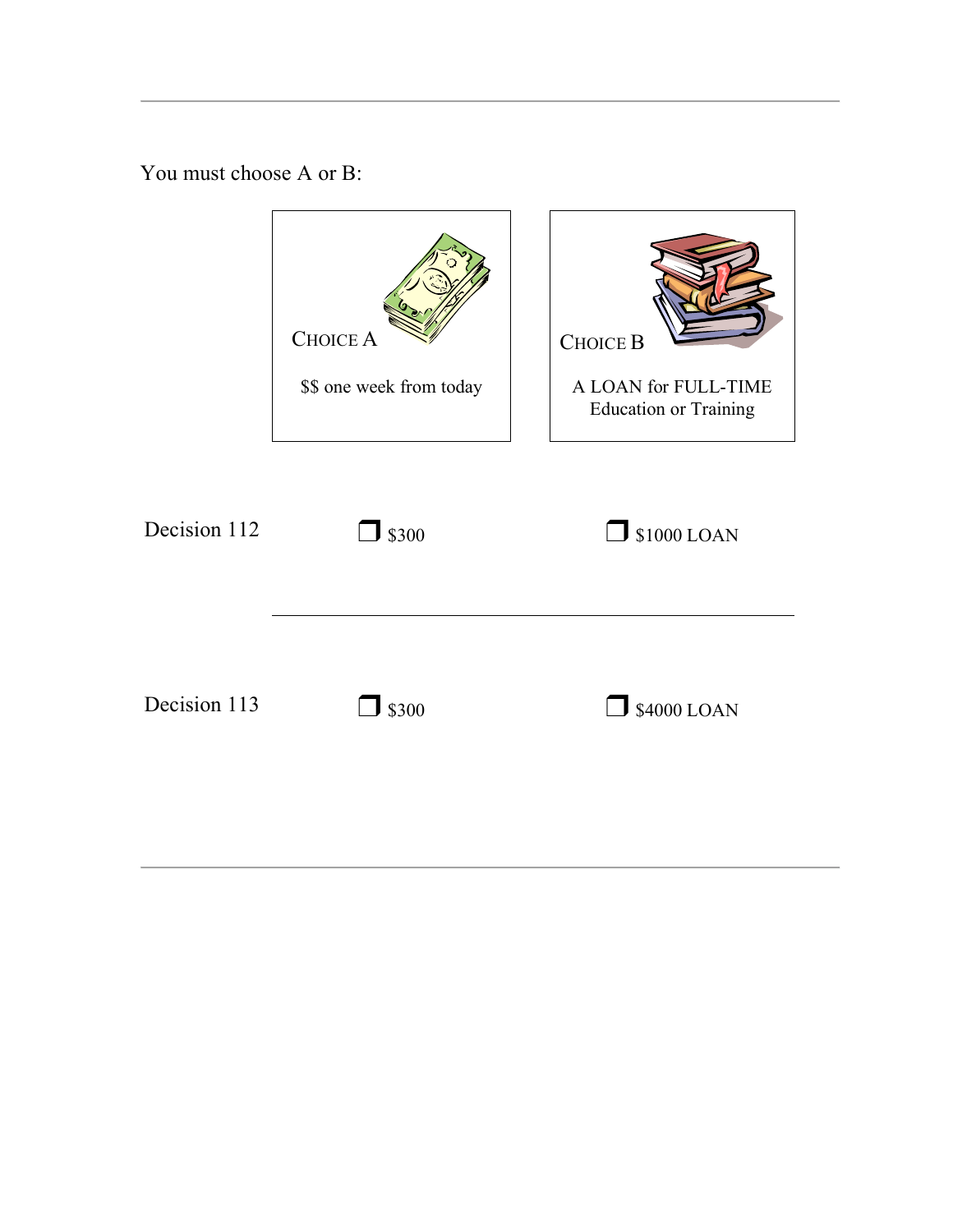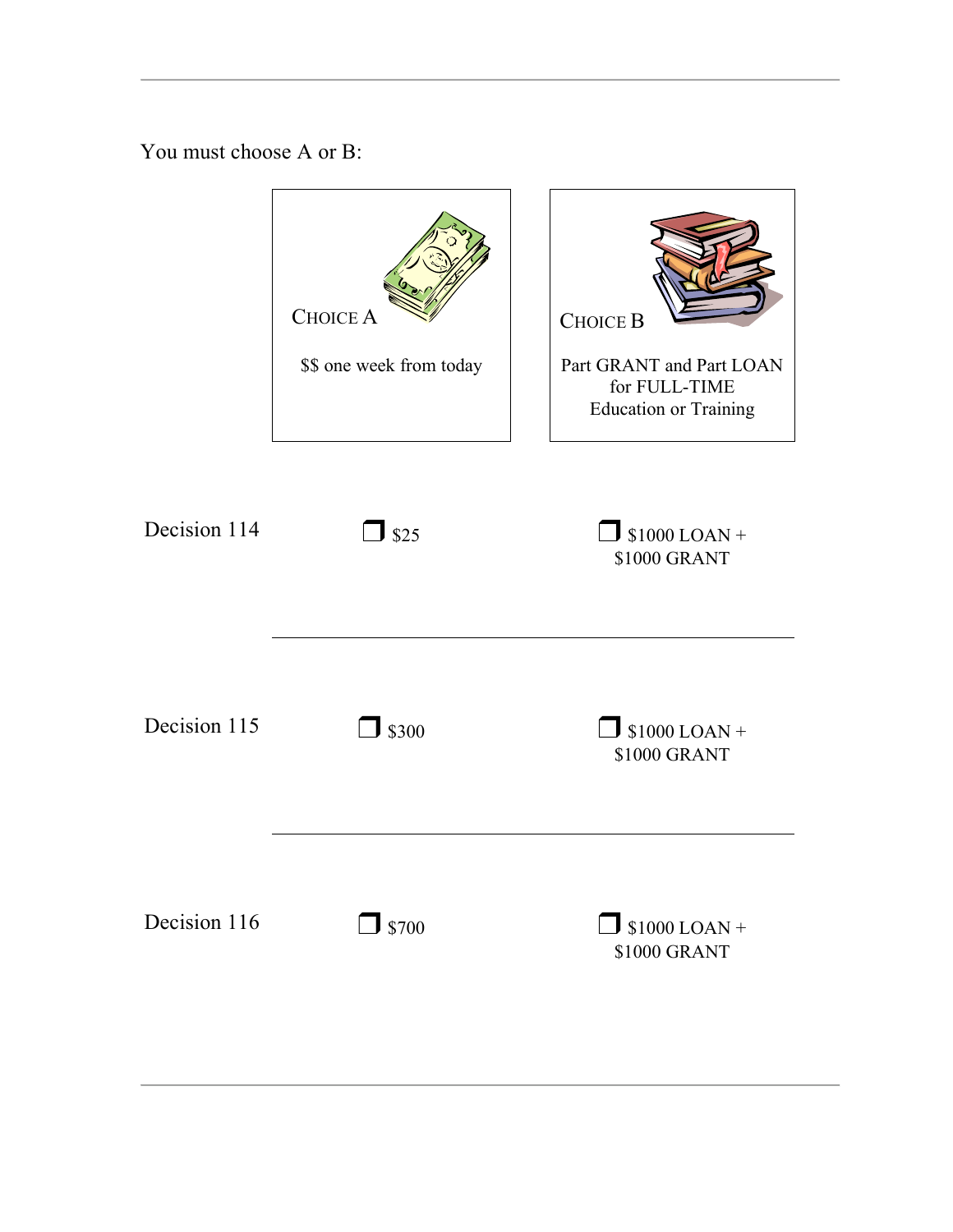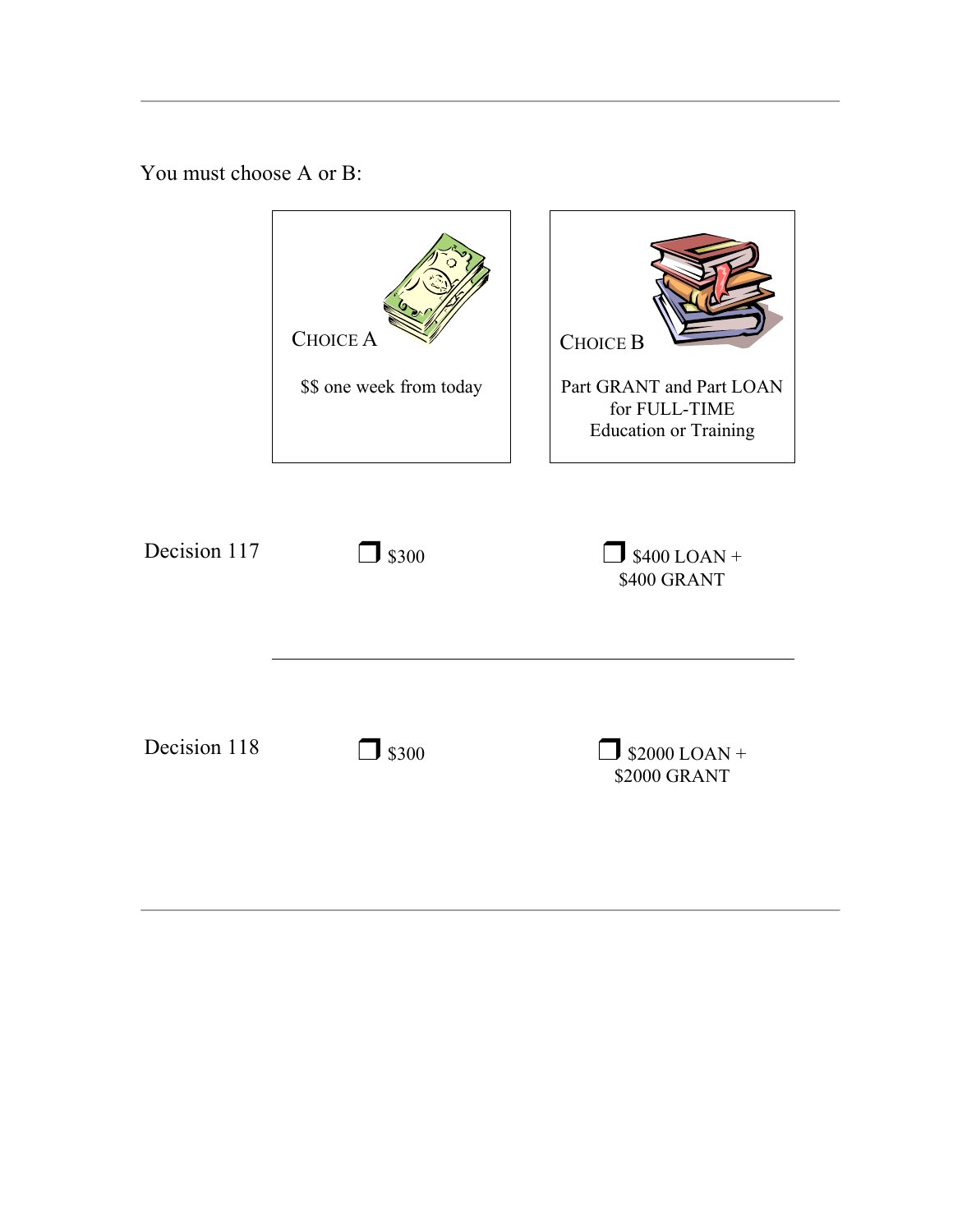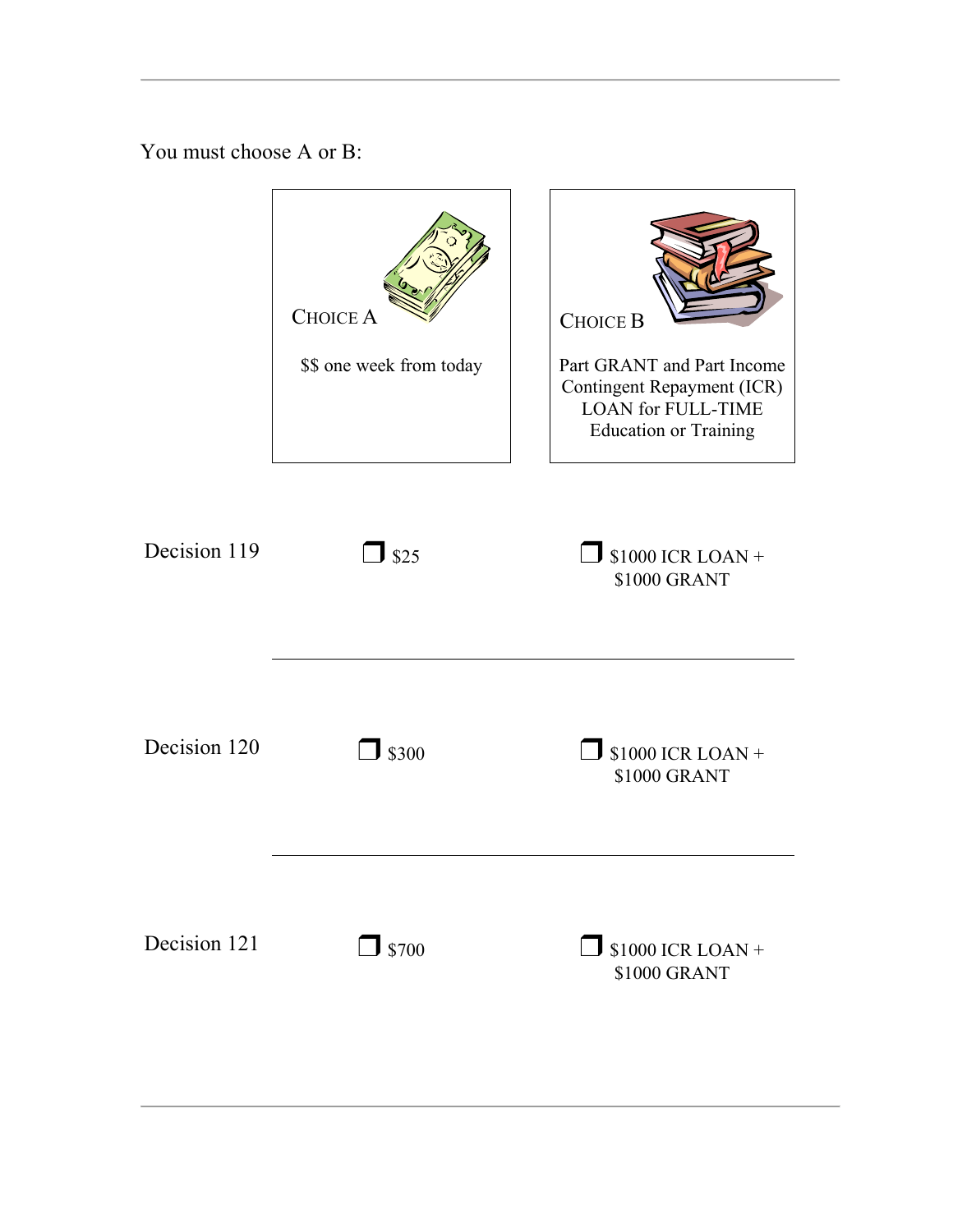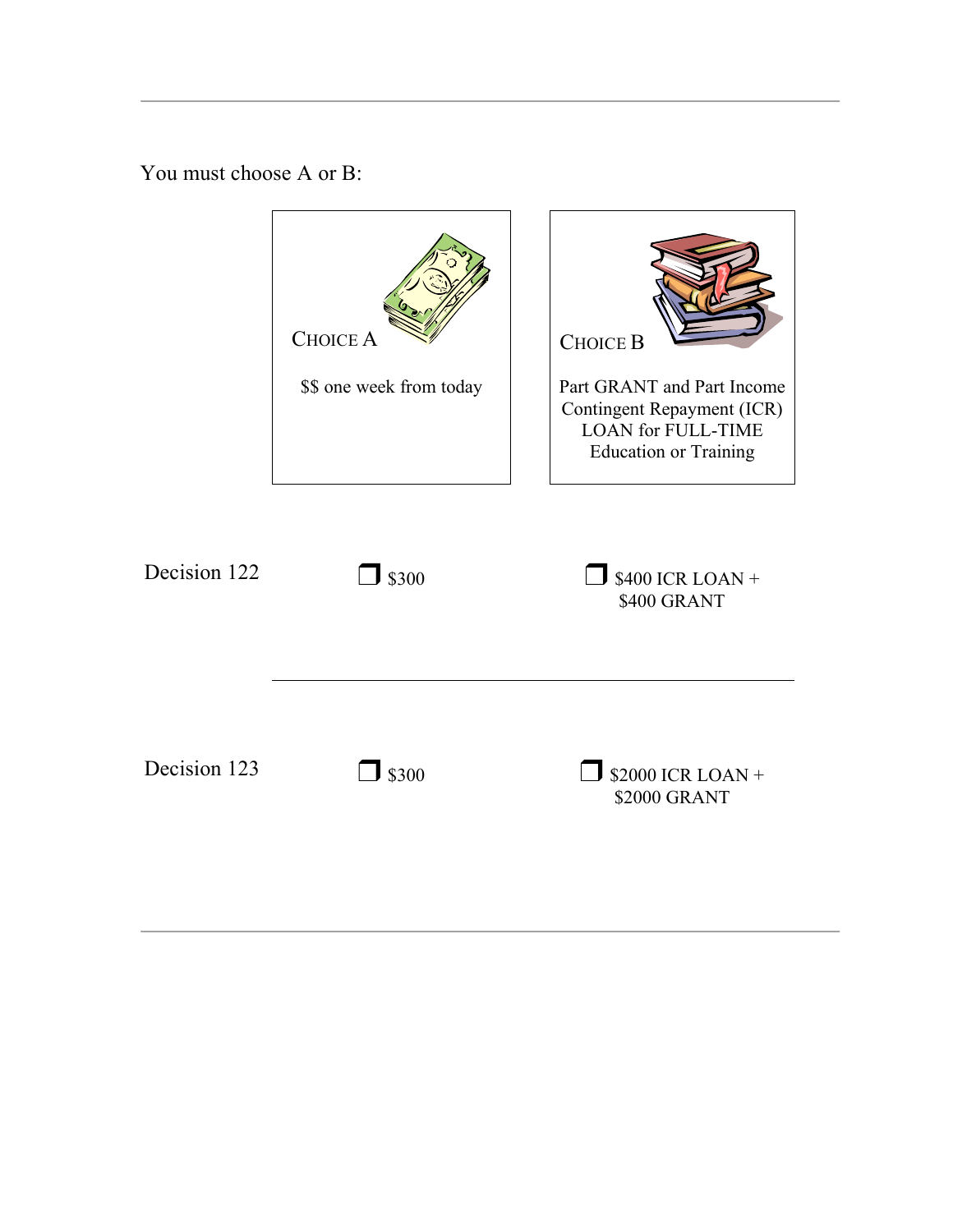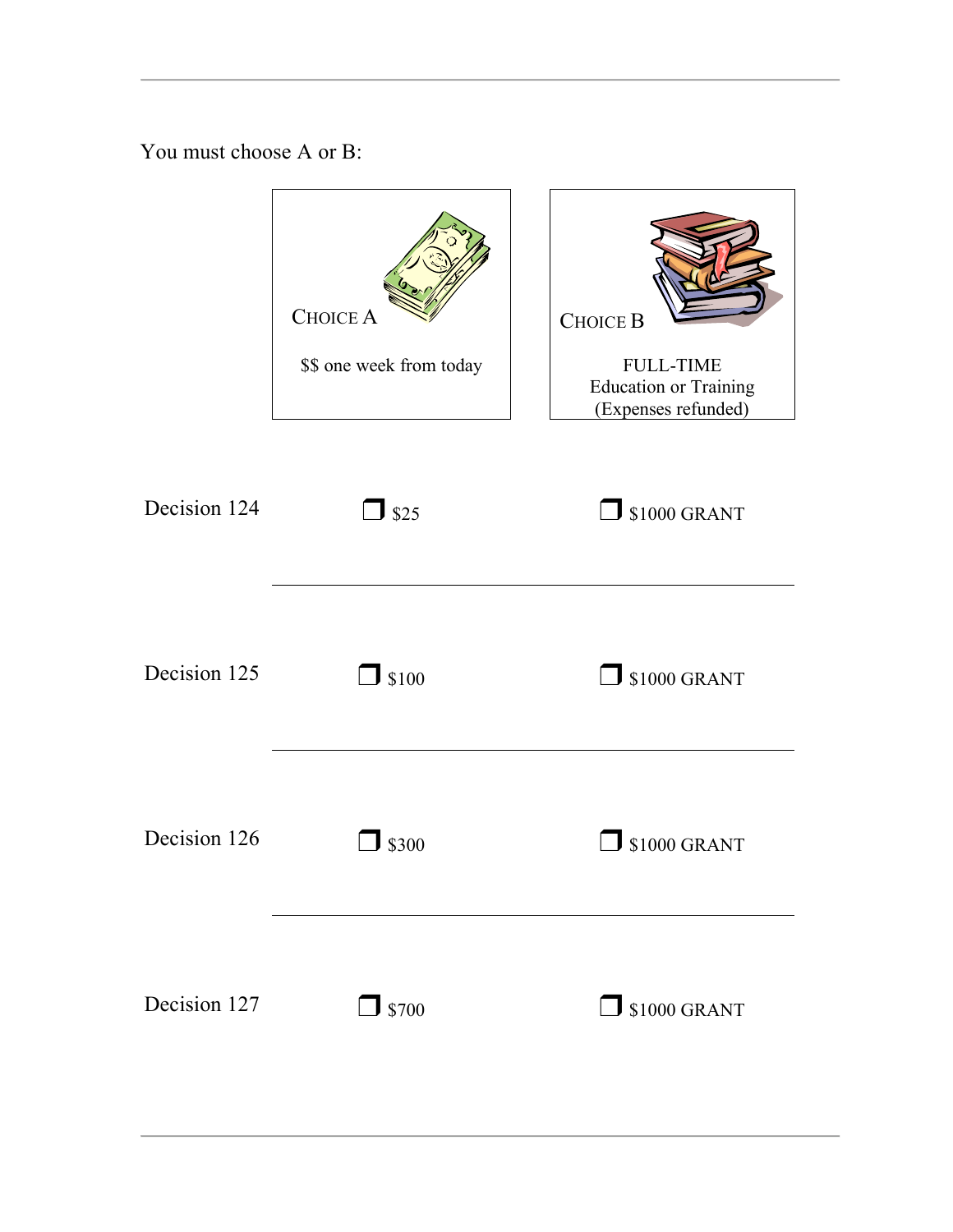